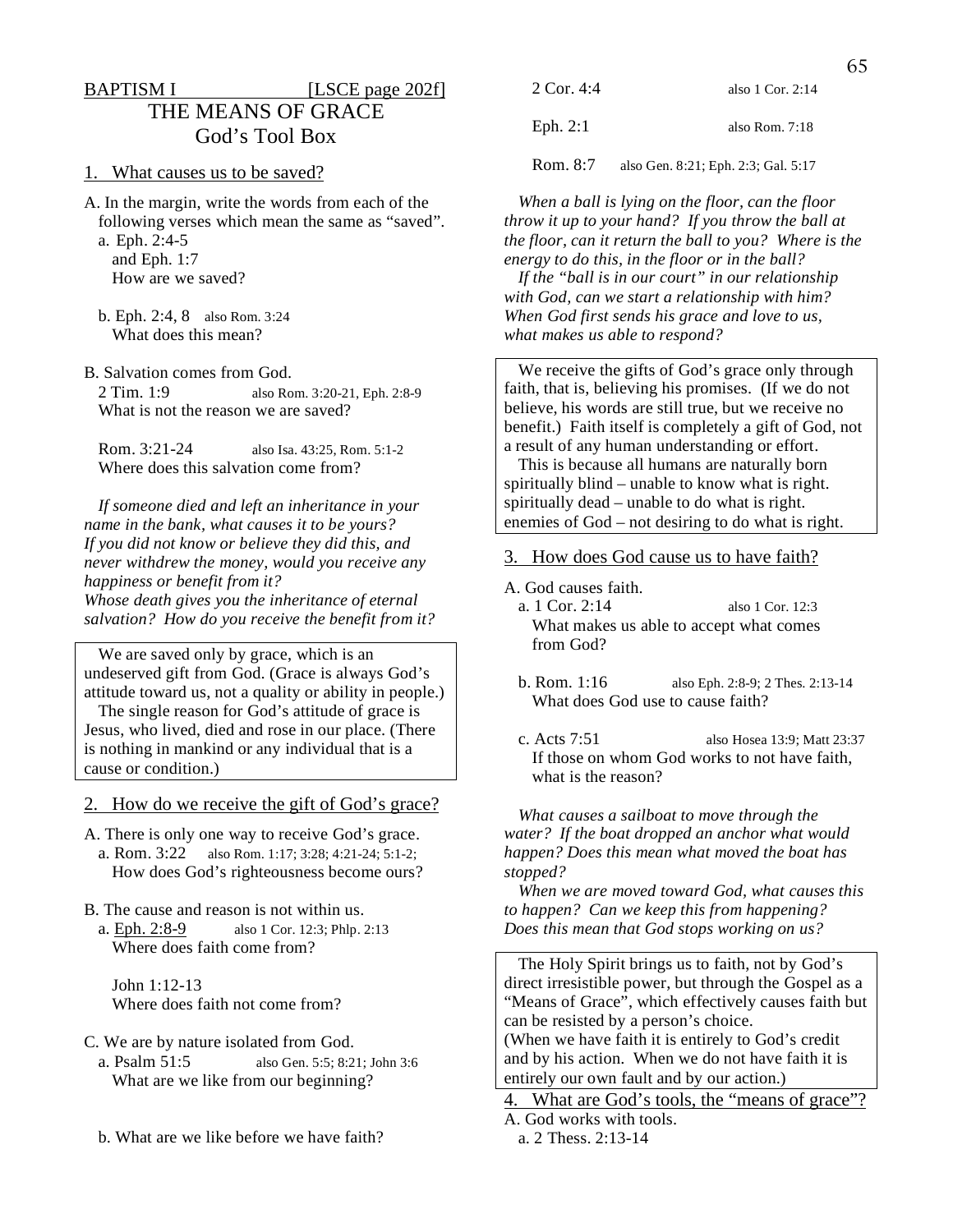66

 God saves us through  $(v. 13)...$ 

 …  $(v. 14) ...$ 

> b. Rom. 10:17 also John 17:17; 2 Tim. 3:15; 1 Pet. 1:23 How does the Gospel come to us to cause faith?

## c. Eph. 5:26

 What does God also use together with his word to work on us?

Acts 2:38 *[829]* When does this happen?

d. 1 Cor. 11:23-24

 What does God also use together with his word to work on us?

1 Cor. 10:16 *[830]* When does this happen?

 *Some medicines have an active ingredient, like aspirin, which helps those who are sick, but which can be hard for some people to take. Added ingredients can help the active ingredient to work at a certain time, be easier to swallow,etc. What is the active ingredient in the sacraments? What are the added ingredients?* 

 The two tools which God uses to work faith in our hearts so that we receive the gifts of grace are: the Gospel found in God's written and spoken word (the primary means), and the word of God used together with visible elements in the sacraments, Holy Baptism and Holy Communion.

5. What is included in the sacraments?

A. Sacraments include God's word.

 a. When are these words of God spoken? Matt 28:19

Matt. 26:26-28

 b. What does God's word say to do and who is included? Matt. 26:27

Matt. 28:19

 c. What does God's word say will happen? Matt 26:28

Acts 2:38 *[829]* 

- B. Sacraments include a visible element used according to God's word.
	- a. Acts. 8:36 What must be used with the word in Baptism?

 b. 1 Cor. 10:16 *[830]* What is used with the word in Communion?

 *If you want to come to church, you could walk all by yourself or use a vehicle like a bicycle or car. Why might you want to do this? If you did, could someone who wanted to know where you were see if you were at church or not?* 

*The material element in a sacrament is like a vehicle for God's word. The important thing is that God's word comes, but the vehicle helps to carry it.* 

 *Are sacraments an extra way to be saved without faith or an extra way to cause faith?* 

 *What is the benefit of having a quick way to cause faith, as in baptism of infants?* 

 *What is the benefit of having a way to make it evident that faith (which we cannot see) is in the heart of someone through baptism?* 

 *What is the benefit of having a sure way of giving forgiveness, as in Holy Communion?* 

The sacraments include…

Words of God himself which are spoken, A command in God's word that all Christians do it, A promise in God's word that they give His grace, A material element used as God's word instructs.

# REMEMBER FOR LIFE

# Holy Baptism Part 3

*How can water do such great things?*  Certainly not just water, but the word of God in and with the water does these things, along with the faith

which trusts this word of God in the water. For without God's word the water is plain water and no Baptism. But with the word of God it is a Baptism, that is, a life-giving water, rich in grace, and a washing of the new birth in the Holy Spirit, as St. Paul says in Titus, chapter three:

 "He saved us through the washing of rebirth and renewal by the Holy Spirit, whom He poured out on us generously through Jesus Christ our Savior, so that, having been justified by His grace, we might become heirs having the hope of eternal life. This is a trustworthy saying." [Titus 3:5–8]

## Eph. 2:8-9

For it is by grace you have been saved, through faith—and this not from yourselves, it is the gift of God— not by works, so that no one can boast.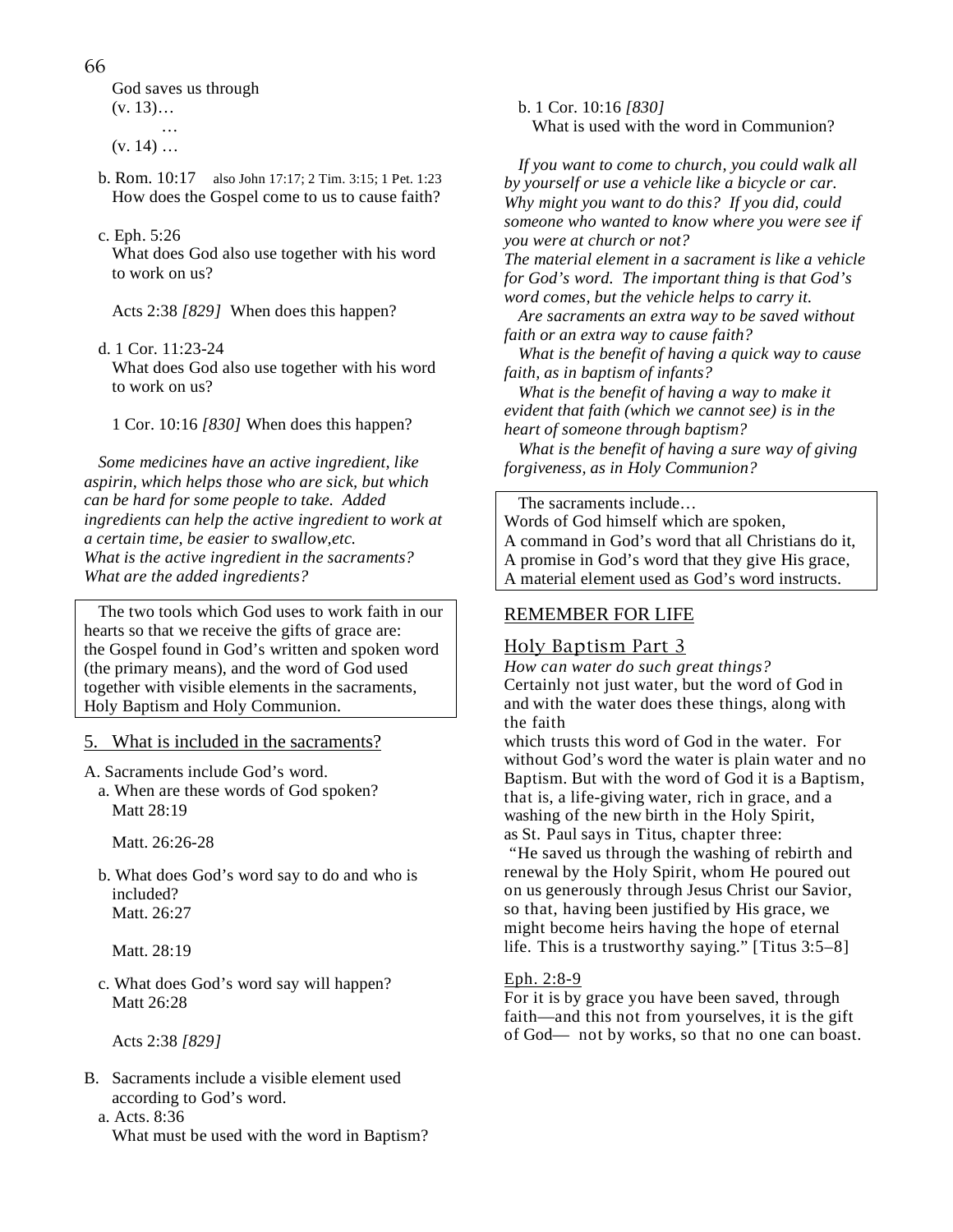# BAPTISM II [LSCE page 204f] THE NATURE OF BAPTISM Washing Away Sin

- 1. What is Holy Baptism?
- A. The Greek word "baptize" means "wash" a. Mark 7:4 *[832]* What Jewish tradition was used for ceremonial
	- purifying?
	- b. Mark 1:8 also Matt 3:11, Acts 8:36 What is used for this washing?
- B. Holy Baptism is more than water.
- a. Mark 1:8 also Matt 3:11, Acts 1:5, 2:16-18 What else is poured out on us in Holy Baptism?
- b. Eph. 5:26 & 1 Cor. 6:11 also Heb. 10:22 What is used with the water in Holy Baptism?
- c. Acts 2:38 also above, Ps. 51:2, John 3:5-6, What does Christian Baptism do? Acts 22:16
- C. God's word does the work.
	- a. Matt. 28:19 *[833]* also 1 Cor. 6:11, Acts 2:38 What word of God is used in Holy Baptism?
	- b. Eph. 5:25-26 also Matt 3:11 Who is it that washes us in Holy Baptism?

 *How is Holy Baptism, instituted by Jesus, different from what John the Baptist was doing? Some say to be truly baptized, one must be totally immersed in water. What would you say about this? Some see Baptism as something we should do to show we are committed to faith in Jesus. What would you say about this?* 

 "Baptism" means washing with water (dipping, pouring, sprinkling, etc.). Holy Baptism is washing that removes sin and makes one holy.

 When Christians wash with water, using the words of God's name, Father Son and Holy Spirit, God himself is working to wash away sins.

- 2. Who should be baptized?
- A. God's command includes everybody. a. Matt. 28:19[833] also Acts 2:38 Whom does Jesus say should be baptized?
	- b. Acts 16:33 also Acts 10:47-48, 16:15 Who was baptized?
- B. God's promise includes all, especially children.
- a. Acts 2:38 *[835]* Who is included in this command and promise?
- b. Psal. 51:5 also John 3:5-6 Why do little babies need to be saved?
- c. What is the only way to be saved? Eph. 2:8
	- John 3:5-6 *[841]* also Gal. 3:26
- 
- d. Rom. 10:17 also Eph. 6:4 What causes faith?
- e. Matt 18:6 *[843]* and Luke 18:15-17*[840]* also Mark 10:13-15 Who can believe in God and be in his kingdom?

 *Would you wait until a child could understand and make choices before you would feed it? …bathe it? …vaccinate it? …baptize it? Why or why not? How old do you think babies are when they can tell if the one holding them is their mother or not? Can God give a children this age the knowledge that he is their father?* 

 *Some say children are innocent and don't need to be saved until they reach an age when they are accountable for themselves. What would the Bible say about this?* 

 God commands that all people who intend to be Christians should be baptized, including children.

 God promises that Holy Baptism gives forgiveness and new life to all, including children, because…

- they are included in his commands and promises.
- they need to have faith to be saved.
- they can believe in God.

- this is the one way God has given us for his word to bring them to faith.

## 3. When should people be baptized?

- A. Adults are baptized when they have faith. a. Acts 16:30-33 also Acts 8:35-38
	- What did Paul do before baptizing? (v. 32)
	- b. Acts 2:41*[836]* also Acts 16:14-15 Who was baptized?
- B. Babies are baptized as soon as possible.
- a. Acts 16:33 also Acts 8:36, 22:16 When was this family baptized?
- b. Matt. 28:20*[833]* also Eph. 6:4 What did Jesus say to do along with Baptism?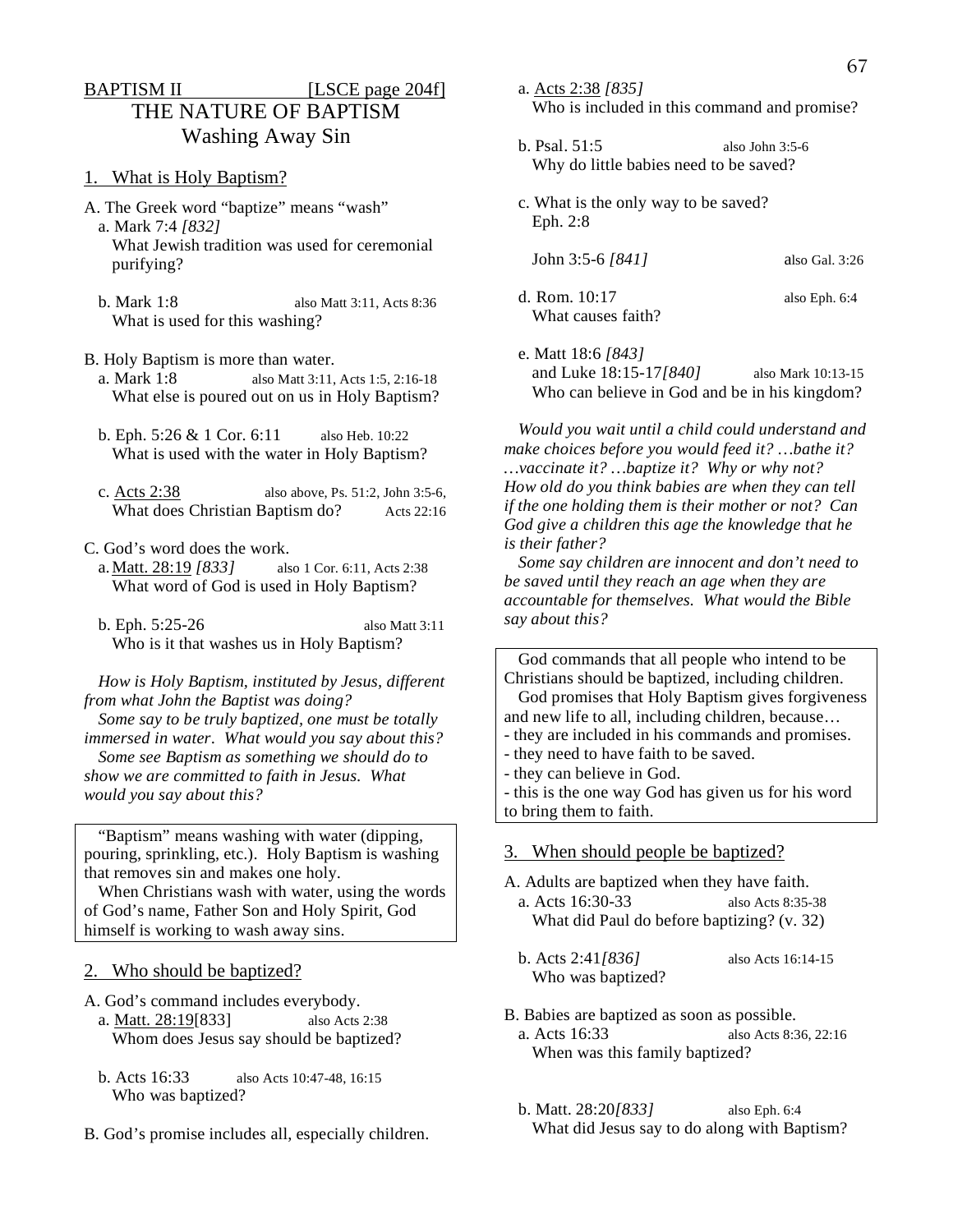c. What would baptism "sponsors" do? Matt. 18:16 *[844]*

Col. 1:9 also Col. 1:10-11

Eph. 6:4

 *Do you know when you were baptized? Where? By Whom? Who are your sponsors?* 

 *When do you become a child of God and part of his church? What does catechism instruction and confirmation have to do with baptism?* 

 *Where is baptism usually done? Why do you think this is? Who usually does the baptism? Why do you think this is?* 

 *If someone needed to be baptized right away in an emergency, could you do it? What would you need to do? (see Lutheran Worship, pg. 312)* 

 Adults are baptized when they have been taught the meaning of faith.

 Children are baptized as soon as possible and then are taught the faith. Sponsors customarily witness the baptism to speak for the child and remind the child of it, pray for the child, and help in Christian training, especially if parents are absent. So sponsors need to know and believe the same faith.

#### REMEMBER FOR LIFE

#### Holy Baptism Part 1

*What is Baptism?*  Baptism is not just plain water, but it is the water included in God's command and combined with God's word.

*Which is that word of God?*  Christ our Lord says in the last chapter of Matthew: "Therefore go and make disciples of all nations, baptizing them in the name of the Father and of the Son and of the Holy Spirit." *[Matt. 28:19]*

#### Acts 2:38-39

Peter replied, "Repent and be baptized, every one of you, in the name of Jesus Christ for the forgiveness of your sins. And you will receive the gift of the Holy Spirit. The promise is for you and your children and for all who are far off for all whom the Lord our God will call."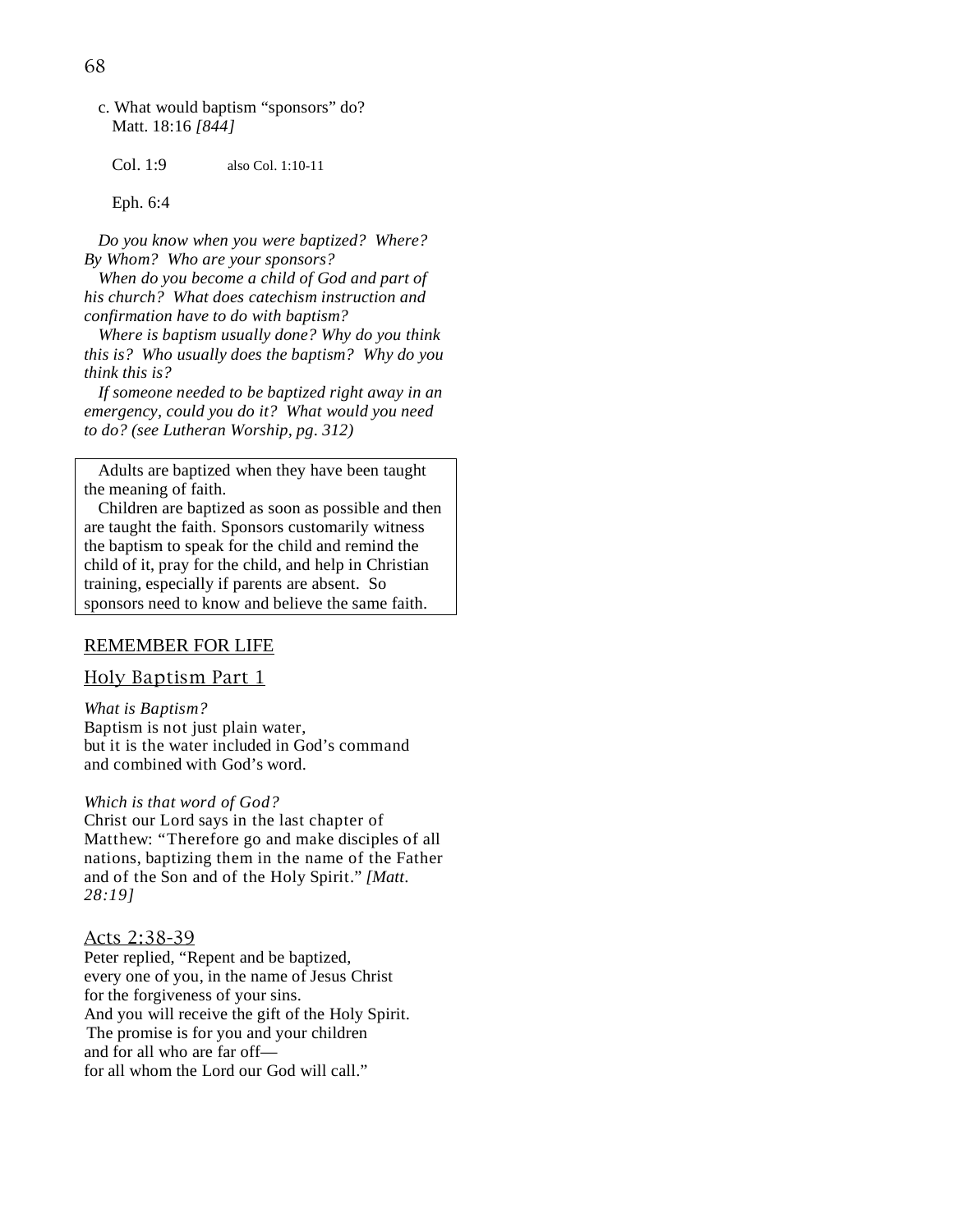# BAPTISM III [LSCE page 208f] THE BLESSINGS OF BAPTISM God Pours It On

#### 1. What are the benefits of Baptism?

- A. Through Baptism we receive God's gifts.
- a. Acts 2:38 also John 3:5, 1 Cor. 6:11, What do we receive in Baptism? Titus 3:5
- b. Eph. 2:8 also 1 Cor. 6:11 What does God, the Spirit, give us?
- c. Acts 2:38 *[846]* also Acts 22:16, Eph. 5:25-27 What do we receive in Baptism, through faith?
- d. Titus 3:5-7 *[855]* also Mk. 16:16, Rom. 6:23, What is the end result of Baptism? 1 Pt. 3:21
- B. Through Baptism we are set free.

(v. 14)

- a. What does God free us from? Rom. 6:3, 5 *[848]* also John 3:5, Col. 2:12-13 Titus 3:5 and Heb. 2:14-15 also Col. 1:13-14
- b. What does Baptism make us part of instead? Gal.3:26-27 also Rom. 8:15-17
	- 1 Cor. 12:13 also Acts 2:41

*If something is hanging from a chain, what would happen if one of the links of the chain were broken? The blessings of baptism are like links in a chain, with one connected to another. What would happen to a person if they rejected one of the blessings of Baptism? Would they continue to have the others?* 

Through Holy Baptism, we get the Holy Spirit, who works to cause faith, through which we receive forgiveness of sins, so that we have eternal salvation because we have been rescued from death and the devil and given membership in God's family, the church.

- 2. How does Baptism give these benefits?
- A. The benefits are given by God.
	- a. 1 Pet. 3:21*[852]* also Gal. 3:26-27, Titus 3:4-6 Where does Baptism's power to save come from?
	- b. 1 Pet. 1:23 also Eph. 5:25-27 Through what does God cause new birth?
- B. The benefits received through faith.

 a. Mark 16:16 *[856]* also Rom. 5:1-2, Gal. 3:26, Who receives the benefits of baptism?  $Co12:12$ 

 What would happen to someone who was baptized but no longer believed?

- b. Luke 23:39-43 also John 3:36 What happens to those who have faith but die without Baptism? (v. 43)
- c. Acts 2:41 also Acts 8:36-37, 22:16 What does God want those who have faith without baptism to do?

 *Baptism is like a check which gives us God's priceless blessings. A check is written not in thin air but on paper. What are the words of Baptism put together with? A check includes the amount that is given. What is given in Holy Baptism? A check includes the signature of the person giving it. What name is included as the giver in Baptism? A check gives the name of the person receiving it. How is this part of Holy Baptism? A valid check is genuinely valuable but is of no benefit to a person until they endorse it. How does a person receive the benefits given in Baptism?* 

 The benefits of Holy baptism are made available by God's grace for Christ's sake, are offered to us in Baptism by God's word and are received entirely through faith.

 We hold on to the benefits of baptism only as long as we have the faith given in Baptism.

 Those who come to faith before Baptism are saved by that faith but should still be baptized as God commands and not consider it worthless.

3. What do we need in addition to baptism?

A. God's gift in baptism is complete. a. Eph. 4:5 *[858]* How many baptisms does one need to be a Christian?

- b. Mark 1:8 also John 3:5, Acts 19:1-6, What does Jesus' Baptism include? Titus 3:5
- B. What God gives in baptism needs to remain. a. Matt 28:20 also Deut 6:6-7 What also needs to be done for those who are baptized?
- b. 2 Cor. 4:13 also Matt. 10:32 How will Christians show the faith given in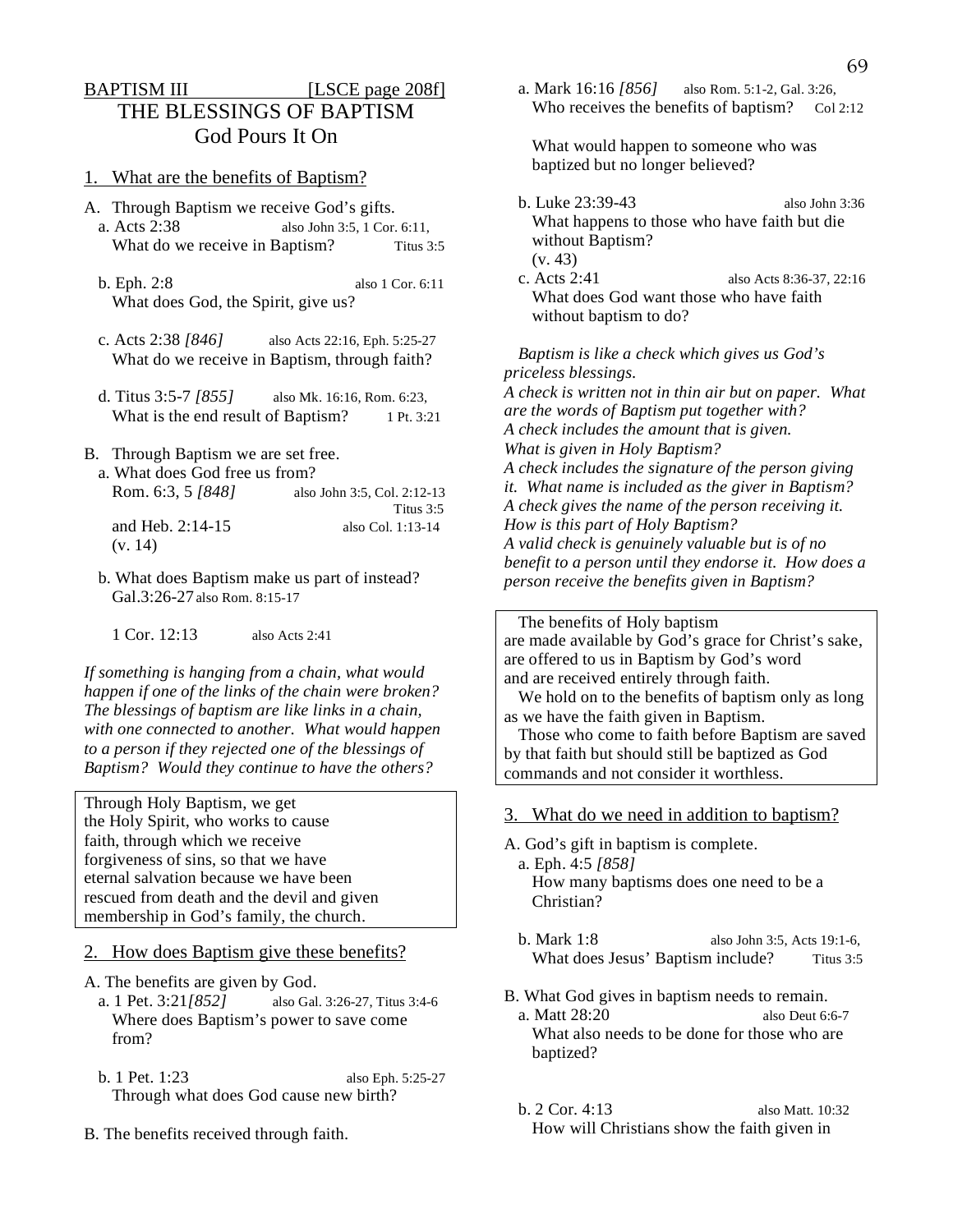70

Baptism?

 c. What should one who has God's gifts from baptism continue to do? Rev. 3:11 also John 8:31, Rev. 2:10

1 Cor 15:58

 2 Pet. 1:5-11 (v. 5) also John 15:5-8

 Baptism is spiritual birth. How often is one person born?

 A child cannot live without breathing. Can people have Christian life without the Holy Spirit in them? What would happen to a child if it was not fed?

A child is fed by others until it is old enough to feed itself. How are you fed spiritually?

 Holy Baptism should only be done for a person once, and not treated as if it can be ineffective.

 Baptism in the Holy Spirit is part of Christian Baptism with water and the word and not something separate from or in addition to it.

 Those who are baptized need to be taught the meaning of the faith they have received and affirm that they still hold this faith. This is the meaning of the Christian custom of confirmation.

 Those who publicly confirm their faith express their intention to continue holding to that faith, growing in faith and Christian living and participating fully in the life of the church.

## REMEMBER FOR LIFE

#### Holy Baptism Part 2

*What benefits does Baptism give?*  It works forgiveness of sins, rescues from death and the devil, and gives eternal salvation to all who believe this, as the words and promises of God declare.

*Which are these words and promises of God?*  Christ our Lord says in the last chapter of Mark: "Whoever believes and is baptized will be saved, but whoever does not believe will be condemned." *[Mark 16:16]*

#### 1 Peter 3:21

and this water symbolizes baptism that now saves you also – not the removal of dirt from the body but the pledge of a good conscience toward God. It saves you by the resurrection if Jesus Christ.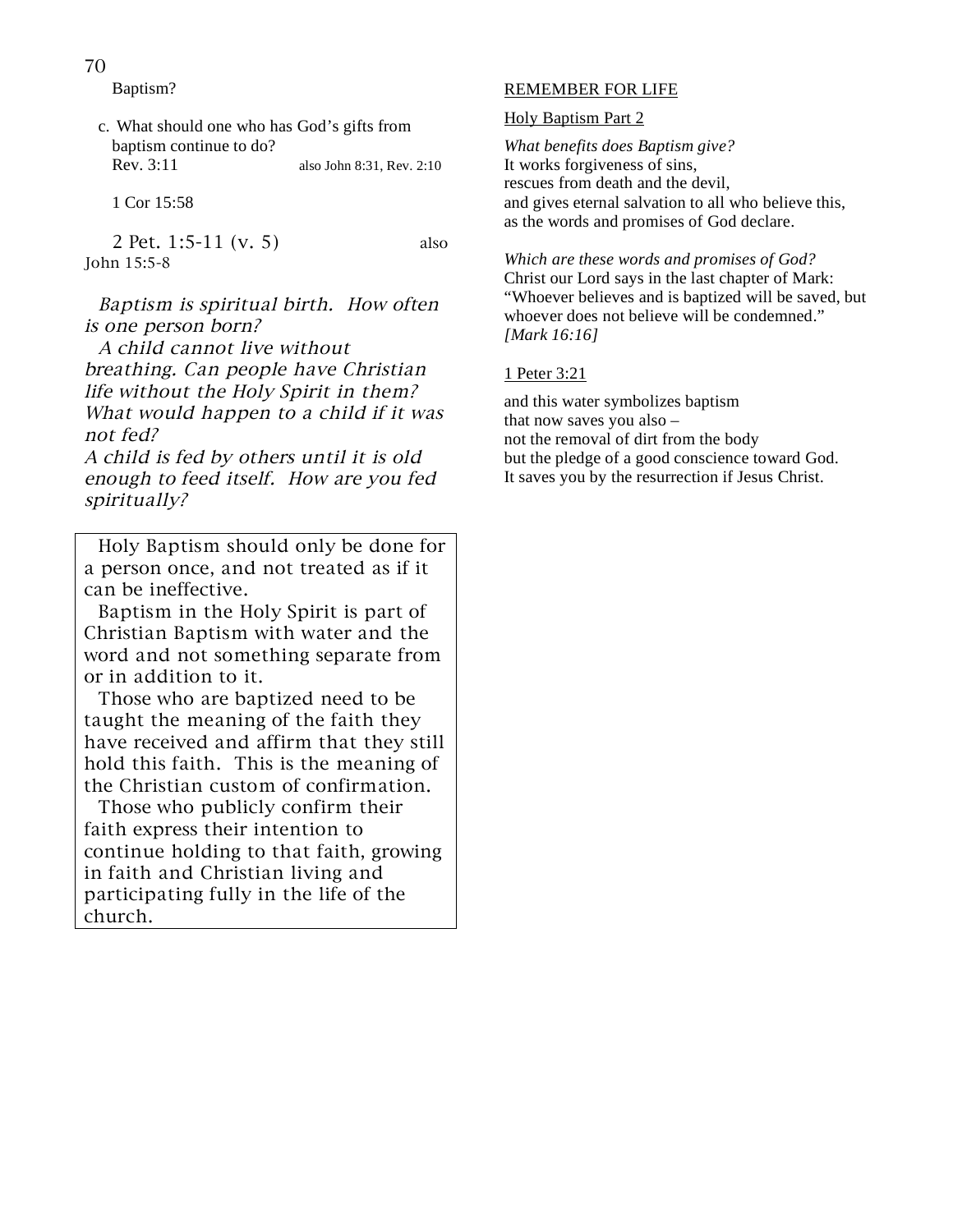# BAPTISM IV [LSCE page 214f] WHAT BAPTISM INDICATES Fresh Every Day

1. How does Baptism change daily life?

A. Baptism gives us different lives.

 Rom. 6:1-7 also Eph. 4:22-24, Col. 2:11-12 a. What does baptism connect us to? (v. 3)

b. What does this do to our old self? (v. 6)

c. What does baptism also connect us to? (v. 5)

d. What does this give us? (v. 4)

e. What do we stop doing as a result? (v. 1-2)

 *Baptism is a one time event with a continuing result. It is something like a couple that gets married on one day but continues to be married every day after that. Whom do you have a relationship with that began in a one time Baptism but continues every day as you live in Baptism?* 

 We continue to live in Baptism and have its benefits as our old sinful nature (flesh, old Adam, old man, sinful self) is continually put to death and a new holy self (new man, spiritual man) continues to come alive.

2. What happens to our old self?

A. Our old self is sinful. a. What is our old self like? Eph. 4:22 [867] also Rom 7:18-20

 b. Rom. 8:7-8 also Gal. 5:17-20 What can our sinful self not do?

 c. Psal. 51:5 also Gen. 8:21

 Where does this part of us come from?

B. We need to be free from the old self. a. Rom. 8:12-13 also Gal. 5:16-18 What must keep happening to the

old self?

 b. 2 Cor. 7:10 also Psal. 51:17

 How should we feel about our sinfulness?

 c. Psal. 51:4 What should we say about our sinfulness?

| d. Rom. $6:12$ |  | also 1 Cor. |
|----------------|--|-------------|
| 9:26-27        |  |             |
| <b>TATE</b>    |  |             |

 What should we do about our sinful desires?

 *Marriage changes the name and identity of the wife. You began life as a "sinner". What new name and identity does God give you in Baptism? A wedding ring on a finger shows that a person is married. What might people see when they watch you that shows whom you belong to?* 

 Our old sinful nature, which is inherited from Adam by our birth, always has evil desires and leads us to do wrong. This sinful nature must repeatedly be

drowned by turning away from sin, which includes contrition, which is being sorry for our wrongs, confessing our sinfulness to God, and deciding not to do wrong.

3. What happens with our new self?

A. Our new self is holy.

 a. Rom. 8:9-11 also Gal. 5:25 Where does our new life come from?

 b. Eph. 4:24 [871] also 2 Cor. 5:17 What is our new self like?

 $c.$  Rom.  $7:22$  also Gal.

5:22-23

What does the new self want to do?

 d. 2 Cor. 5:14-15 What makes us want this?

B. Our new self is constantly renewed. a. Acts 20:21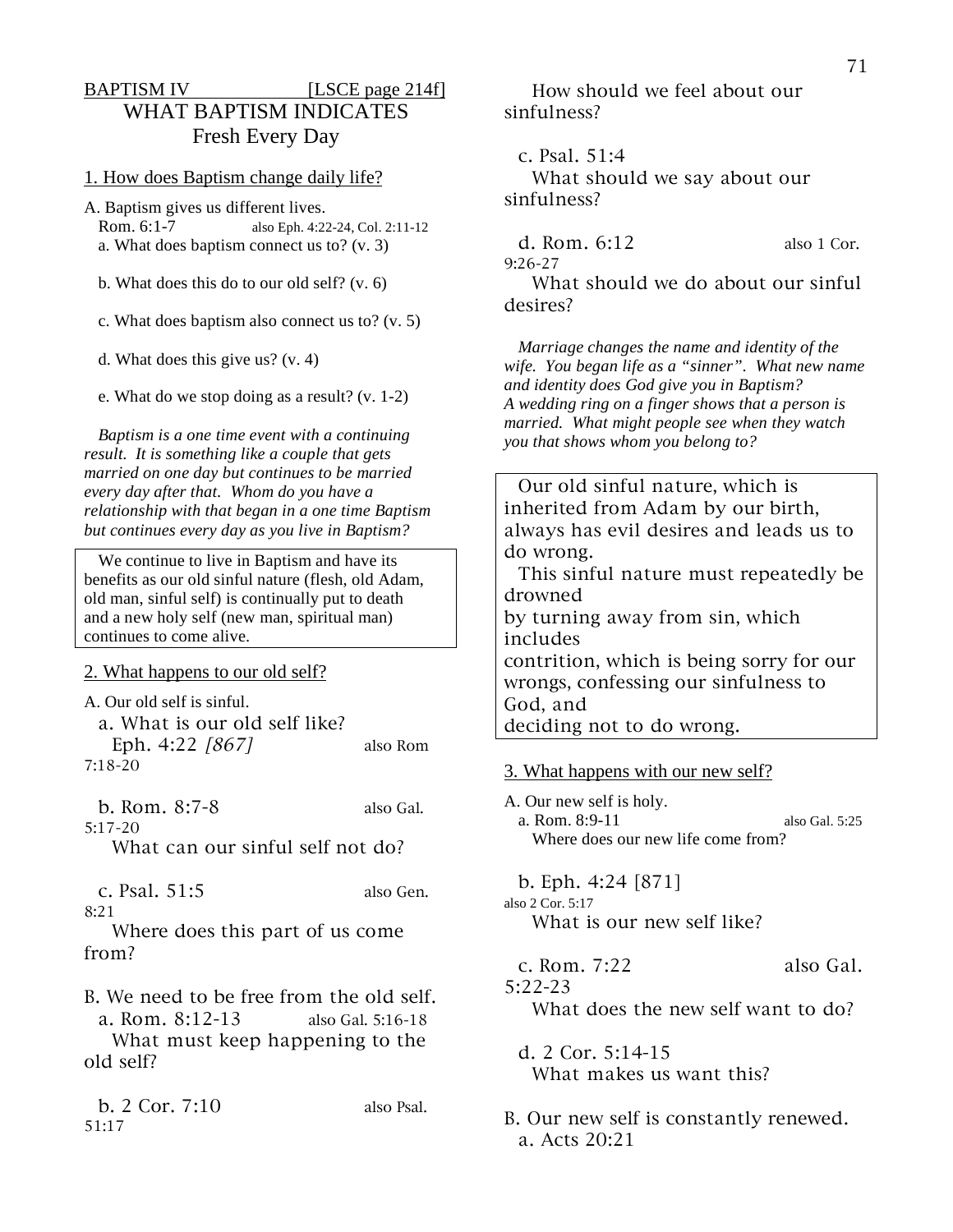How do we turn to God when we repent?

| b. Col. 1:10         | also Matt. 3:8.            |
|----------------------|----------------------------|
| Gal. 5:22, Col 2:6-7 |                            |
|                      | What do we continue to do? |

 *Marriage makes a person part of a new "in-law" family, even while they are still a member of the family they were born into. You are still part of the family of humans, into which you were born, but what "in gospel" family are you also part of through Baptism.* 

 *Married people gradually develop a new, similar lifestyle and may even begin to look like each other. When we are baptized, whom do we look like to God and begin to act like?* 

 Our new holy self, given by the Holy Spirit,

always has holy desires and can decide to do right and follow these desires.

 This new self is continually made alive when we trust God in faith.

#### 4. When does this change happen?

A. The struggle in our lives continues.

- a. Gal. 5:16-17 also Rom. 7:12-22 What two kinds of desires struggle in us?
- b. Philip. 3:12 also 1 John 1:8 What has not yet happened in us?

B. God's promises continue.

 a. Luke 8:13 also Luke 15:11-24

 What can happen to some who believe?

 b. John 6:37 also 2 Tim. 2:13 What will God never do?

 *A wedding makes a couple truly married, but doesn't guarantee that they will stay faithful for life. They need to keep working on the relationship, focusing on each other and talking together. God will always be faithful to us, but we can reject him. What can you keep doing to keep your relationship with God strong?* 

 We may like or desire different things at once, but we cannot do them all. What part of you determines which you do? What kind of desires do we have by nature? When the devil tempts us to sin what do those with only these desires decide to do?

 Baptism gives us holy desires. When the Holy Spirit prompts us to do good, what do we want to do?

 Our old self is drowned by baptism, but it keeps sticking its head back out of the water, struggling to do wrong. What do we need to keep doing?

This struggle between our old and new self continues daily because as long as we live in this body, we will always have an old self but as long as we have faith we will always have a new self. Some may lose the benefits of baptism by rejecting faith to follow sinful desires, but those who return to faith are not rejected by God and regain the benefits of baptism.

## 72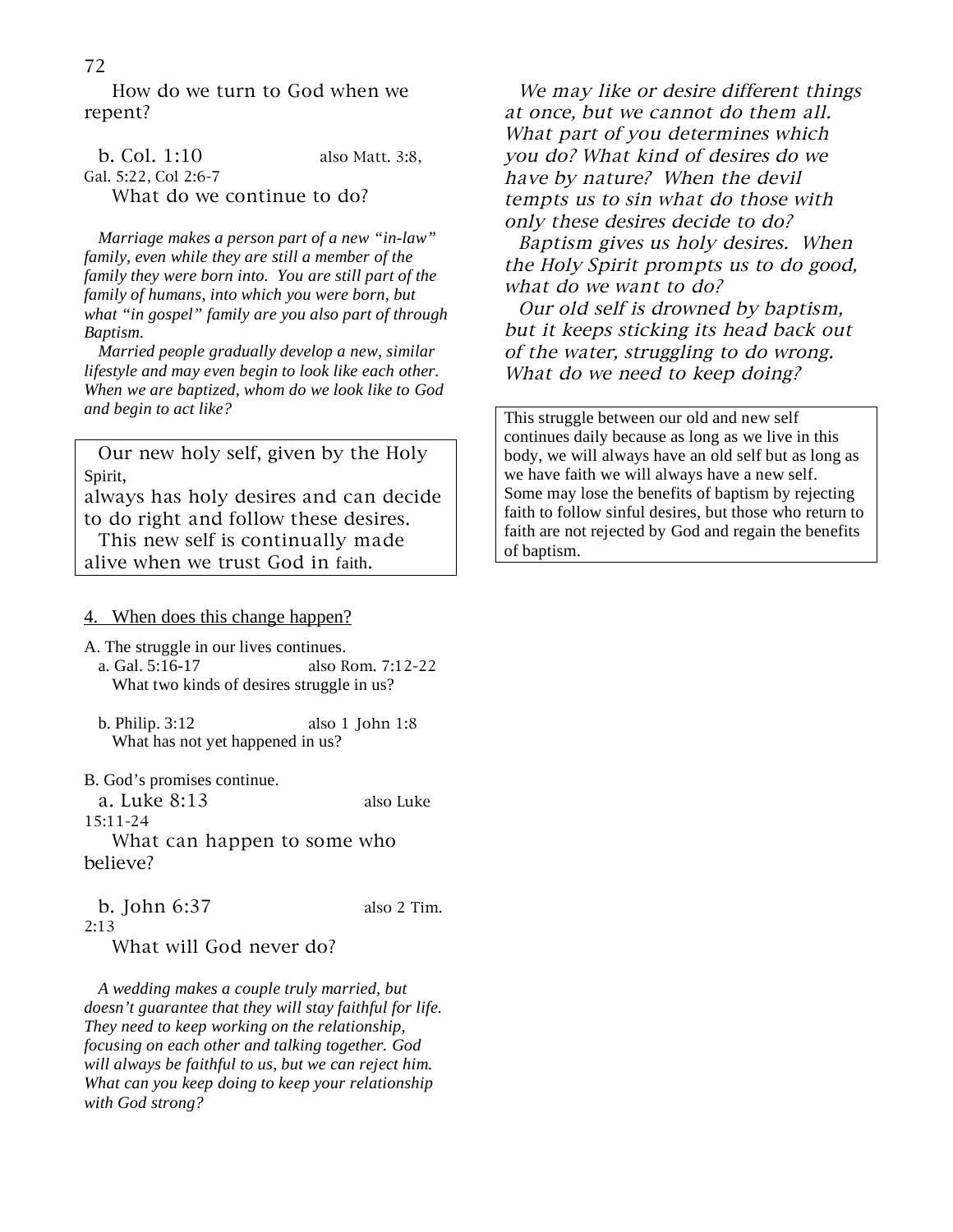#### REMEMBER FOR LIFE

#### Holy Baptism Part 4

*What does such baptizing with water indicate?*  It indicates that the Old Adam in us should by daily contrition and repentance be drowned and die with all sins and evil desires, and that a new man should daily emerge and arise to live before God in righteousness and purity forever.

#### *Where is this written?*

St. Paul writes in Romans chapter six: "We were therefore buried with Him through baptism into death in order that, just as Christ was raised from the dead through the glory of the Father, we too may live a new life." *[Rom. 6:4]*

#### Colossians 3:1-2

Since, then, you have been raised with Christ, set your heart on things above, where Christ is seated at the right hand of God. Set your minds on things above, not on earthly things.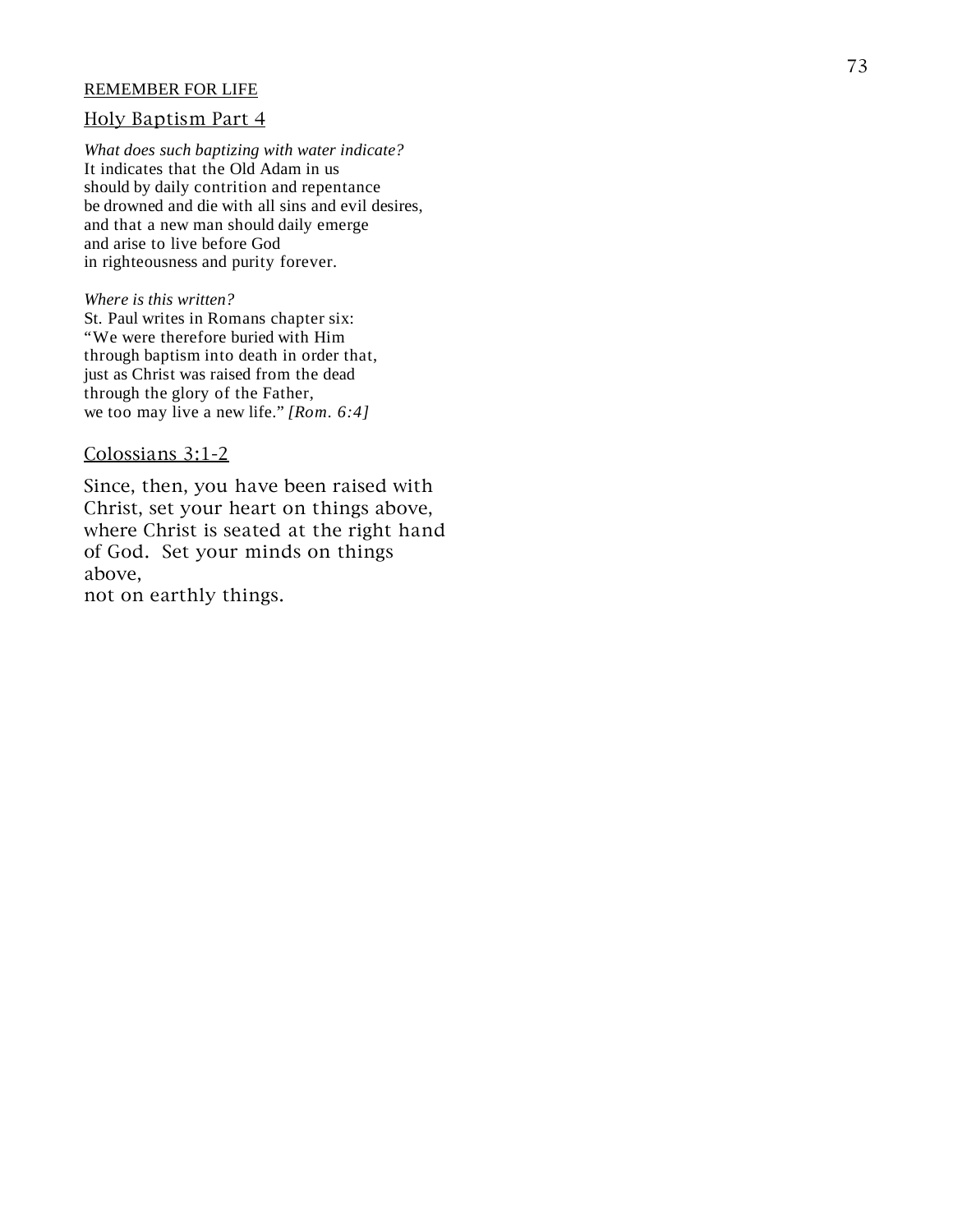| <b>CONFESSION I</b>       | [LSCE page $224f$ ] |
|---------------------------|---------------------|
| <b>OFFICE OF THE KEYS</b> |                     |
| Forgiveness is For Giving |                     |

- 1. What power does God give the church?
- A. Jesus gives the "Office of the Keys". a. Matt 16:19 What do the keys Jesus gives unlock?
	- b. John 20:22-23 *[894]* also Luke 24:47 How are sins' chains unlocked and heaven opened?  $(v. 23)$

B. Jesus gives the keys to the church.

- a. Matt 18:17-20 Who can open or close heaven? (v. 17) (v. 20)
- b. 2 Cor. 5:18-20 also 1 Pet 2:9 Who has this power to speak for God?
- C. The Church works with the means of grace. a. Luke 24:47 also Mark 16:15 How is forgiveness offered to people?
	- b. Acts 2:38 also Matt 28:19 How is forgiveness given to people?
	- c. Matt. 26:27-28 also 1 Cor. 11:24-25 How is forgiveness given to people?
- d. 2 Cor. 2:10 Whom does the pastor speak for in announcing absolution?
- e. Luke 17:3 also Matt

9:2

What can we do for others who sin?

 *What gives a policeman the right and power to stop some cars and let others go? What does he have power to do if people disregard him?* 

 *God gives certain powers to authorities such as parents, government, etc.. Does any authority beside the church have the power to forgive sins? What does the church not have authority to do?* 

 *When a business is an "authorized dealer" or has a franchise license, it can display special signs and distribute special brands of products. Christians are God's authorized dealers. What "marks of the church" do we have the right to use and distribute?*

God has given the church the "Office of the Keys", which is the special power

to open or close heaven by giving or withholding forgiveness of sins.

 God gives this power to the whole church congregation and individual believers.

 The church forgives sins by the Means of Grace, including: preaching the Gospel, Administering sacraments: Baptism &

Communion,

Public absolution and individual forgiveness.

#### 2. Who's sins are forgiven?

A. Forgiveness is for those who are penitent. a. Acts 3:19 *[899]* also Luke 17:3 What is needed so sins can be forgiven?

 b. Acts 26:18 also Ezek. 18:30, Heb. 6:1 What must we turn away from?

What must we turn to ?

 c. What goes along with turning away from sin? 2 Cor. 7:9-10 also 2 Cor. 7:11

```
 Psal. 32:5 [900] also Luke 18:13
```
Psal. 51:17 *[901]*

- d. Acts 20:21 also Acts 10:43 What is part of turning toward God?
- B. Forgiveness always produces change. a. Acts 26:20 also Matt 3:8, Jas. 2:26 What shows one has repented?
	- b. Luke 7:47 also Luke 19:7-10, 1 Jn. 2:3-4 What shows one has been forgiven?

 *If a child has something that is dangerous, you would help them by taking it away. Can you take it if they refuse to let it go?* 

 *God wants to take away our sin with his forgiveness. Does he take it away if we refuse to give up sinful ways and let go of them?* 

 *Our lives are like a river that flows from our past into our future. If you stop or divert a river with a dam, what will you see downstream?* 

 *Forgiveness is God's way of changing our lives by changing our past. How could taking away what you have done wrong in the past change what you do now or in the future?*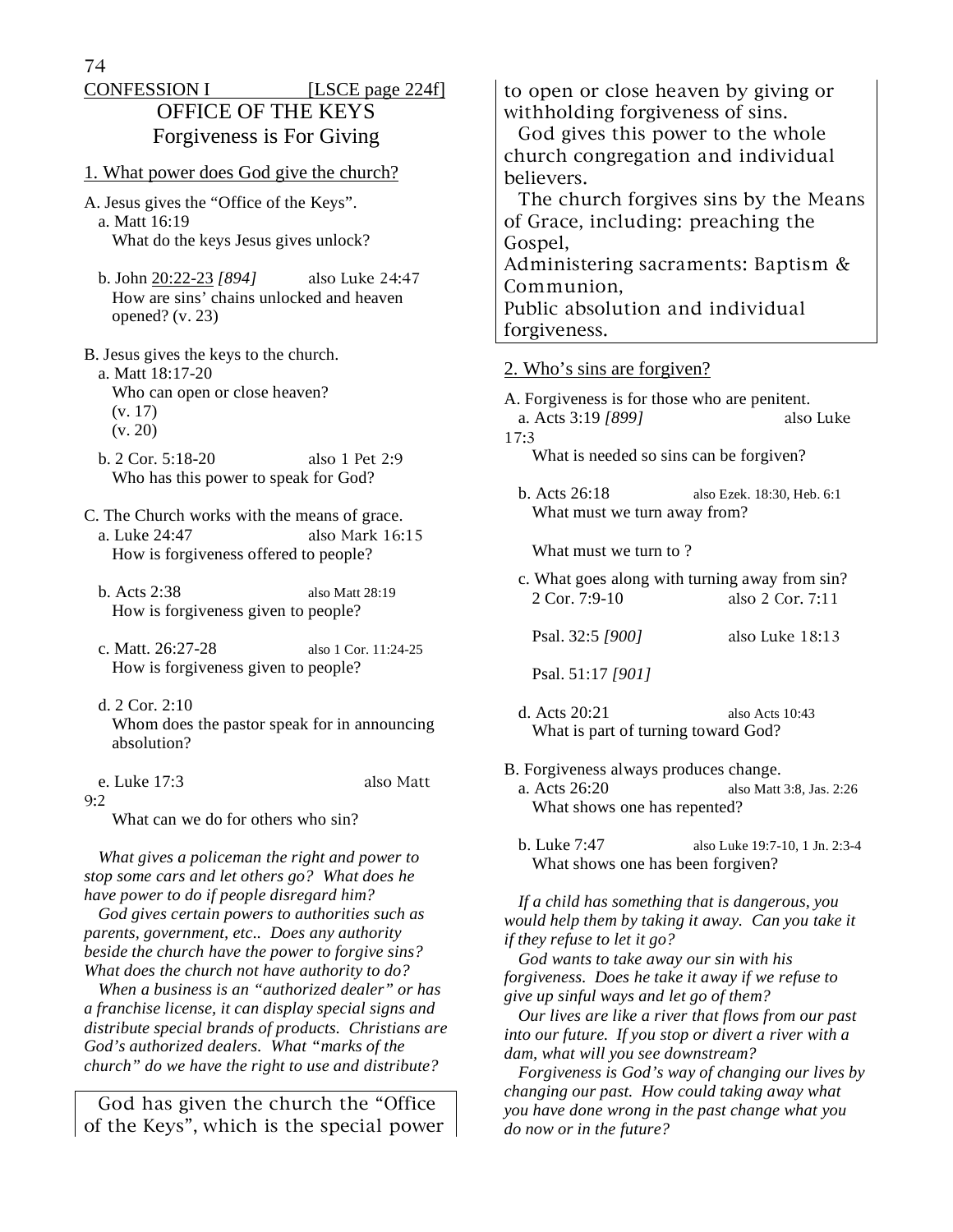Sins can be forgiven only for a person who repents, which is turning around and having a change of heart including contrition – being sorry for sin and turning from it.

faith – turning to Jesus with trust for forgiveness.

 True repentance always results in a change of life including love and good deeds.

3. What must be done if sinners do not repent?

A. The church patiently works for repentance.

 a. Matt 18:15 also Luke 17:3, Jas. 5:19-20 What must we do first if someone sins and does not repent?

 Matt. 18:21-22 also Luke 17:4, 1 Thes. 5:14 How often are we to keep doing this?

 b. Matt 18:16 also Deut 19:15 What must we do if they still do not repent?

c. Matt 18:17

What must we do if this is not effective?

 d. 1 Cor. 5:2, 11, 13 also Matt 10:14, 18:17 What must we do if one still refuses to repent?

 e. Why must we warn sinners? 1 Tim. 5:20 also Matt. 18:6, 1 Cor. 5:6

Lev. 19:17

- B. Forgiveness is not given to those who reject it. a. John 20:23 *[894]* also Matt. 7:6, 1 Jn. 1:10, 2:4 What must we tell one who will not repent?
	- b. 2 Thess. 3:14-15 also 1 Cor. 5:11 How are we to treat those who do not repent?

C. The goal is always forgiveness and renewal. a. Eph.  $4:2-3/915$  also 1 Thes. 5:14, Jude 2-3

 What must be our attitude toward sinners?

 b. James 5:19-20 also 1 Cor. 5:5, 2 Cor. 7:9-10, What is our goal Heb. 12:5-11, Jude 2-3

when we warn sinners?

c. Gal. 6:1

 What must we ourselves be careful of?

 e. 2 Cor. 2:6-8 [923] also 2 Sam. 12:13, Luke 15:11-32,

 What do we do if a stubborn Luke 17:3-4 sinner finally repents?

 Church discipline is something like the discipline of a loving parent. What should a parent do if a child keeps on doing something dangerously wrong? How would this help the child? How could this help others in the family or community?

What could happen if the parents did nothing?

If parents stopped loving the child, would they care what he or she did?

 Does church discipline help sinful people? How can it help others? What would happen if believers in the church did nothing when others in the church did wrong? Does church discipline show love for people or not?

 When sinners do not repent, Christians must:

- First, personally, privately and repeatedly show them their sin and encourage repentance.

- Second, if necessary, go with one or two others to point out the sin and urge repentance.

- Third, if this is useless after repeated effort, take the matter to the church, which will together point out the sin and demand repentance.

- Fourth, if this fails, inform the person that the stubborn sin and unrepentance has separated them from God and his church.

 This is called excommunication. This is necessary to show the seriousness of sin and to keep others from being led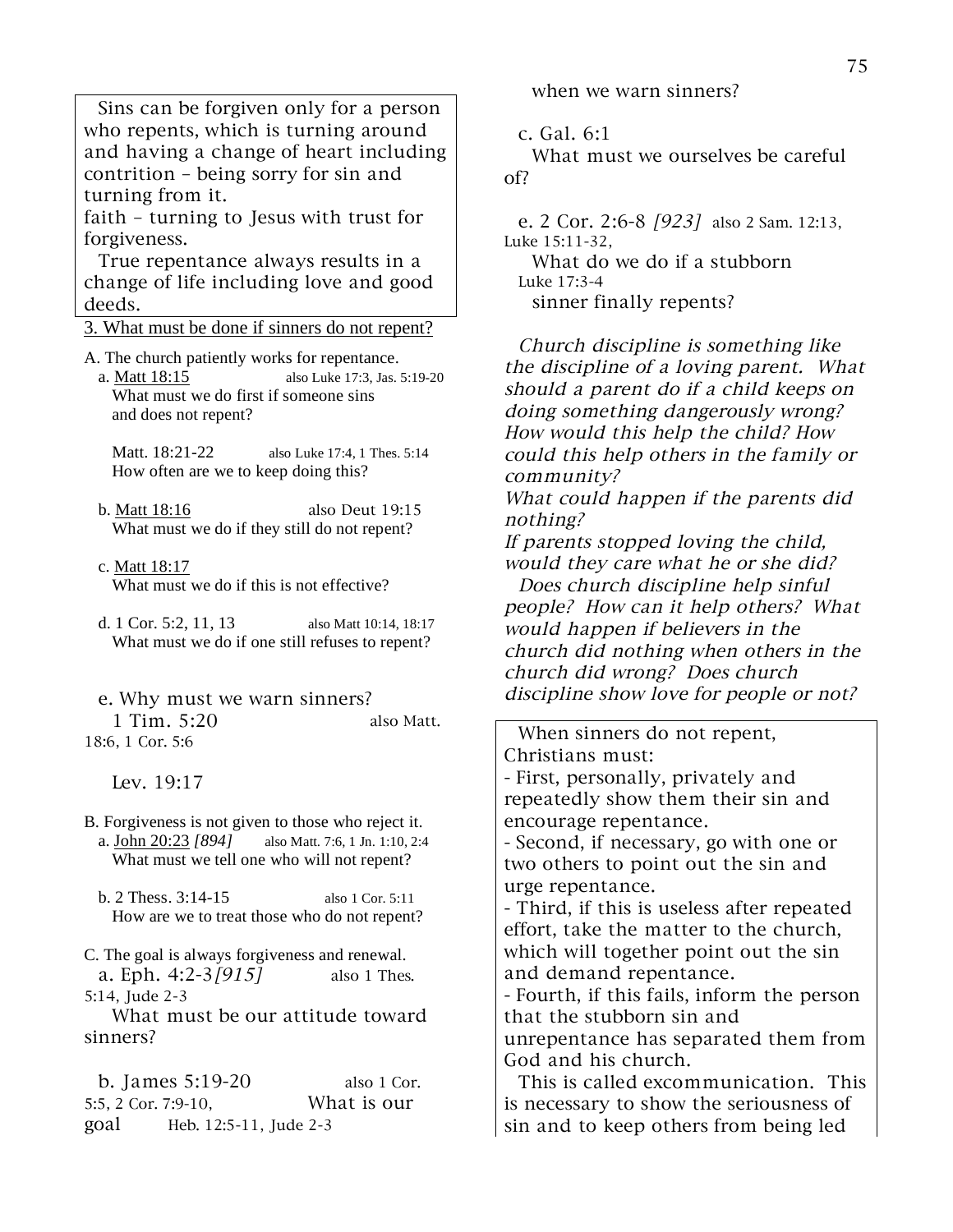76

into sin. The goal is always that the person repent and be saved.

 Those who have been excommunicated are not promised forgiveness or included in the sacraments or personal absolution but are to be loved and encouraged to return and hear the Gospel.

 Whenever sinners do repent they are to be immediately forgiven and included in the life of the church.

## REMEMBER FOR LIFE

Office of the Keys (part a) *What is the Office of the Keys?*  The Office of the Keys is that special authority which Christ has given to His church on earth to forgive the sins of repentant sinners, but to withhold forgiveness from the unrepentant as long as they do not repent. *Where is this written?* 

This is what St. John the Evangelist writes in chapter twenty:

The Lord Jesus breathed on His disciples and said, "Receive the Holy Spirit. If you forgive anyone his sins, they are forgiven; if you do not forgive them, they are not forgiven." *[John 20:22–23]* 

## Matt. 18:15-17a

"If your brother sins against you, go and show him his fault, just between the two of you. If he listens to you, you have won your brother over. But if he will not listen, take one or two others along, so that 'every matter may be established by the testimony of two or three witnesses.' If he refuses to listen to them, tell it to the church;

# CONFESSION II [LSCE page 227f] OFFICE OF THE PUBLIC MINISTRY One For All

## 1. How does the church use the means of grace?

A. Christians use the means of grace individually. a. How should each Christian use God's word with others? Col 3:16 also 1 Pet. 2:9

Eph. 4:32

 b. Acts 8:35-38 In what two ways did Philip use word and sacrament? (v. 35)

(v. 38)

B. Christians use the means of grace as a group. a. 1 Cor. 14:26, 29-33 How is the speaking done when the church is together as a group? (v. 31) (v. 33) b. Titus 1:5 also Eph. 4:11-12

 What does every congregation need to have?

 c. Whom do church leaders represent and speak for?

1 Cor. 4:1 [908] also Luke 10:16

2 Cor. 2: 10 [909]

 d. 1 Tim. 4:13-14 also 2 Tim.  $2:4-5$ 

 What three things are the duty of ordained

 church leaders in public (group) settings?

 A church is like a choir or orchestra. Who is... - like the individual players of different

instruments?

- like the accompanist who helps the others follow the director?

- like the director who decides on the music and shows the group what to do? - like the audience which sits and listens?

 Each Christian is a priest of God who speaks to him and for him and uses the means of grace as an individual.

 When Christians gather as a group, publicly, special representatives in each congregation speak and act for God and for the church in using the means of grace.

2. How does the Bible describe Church leaders?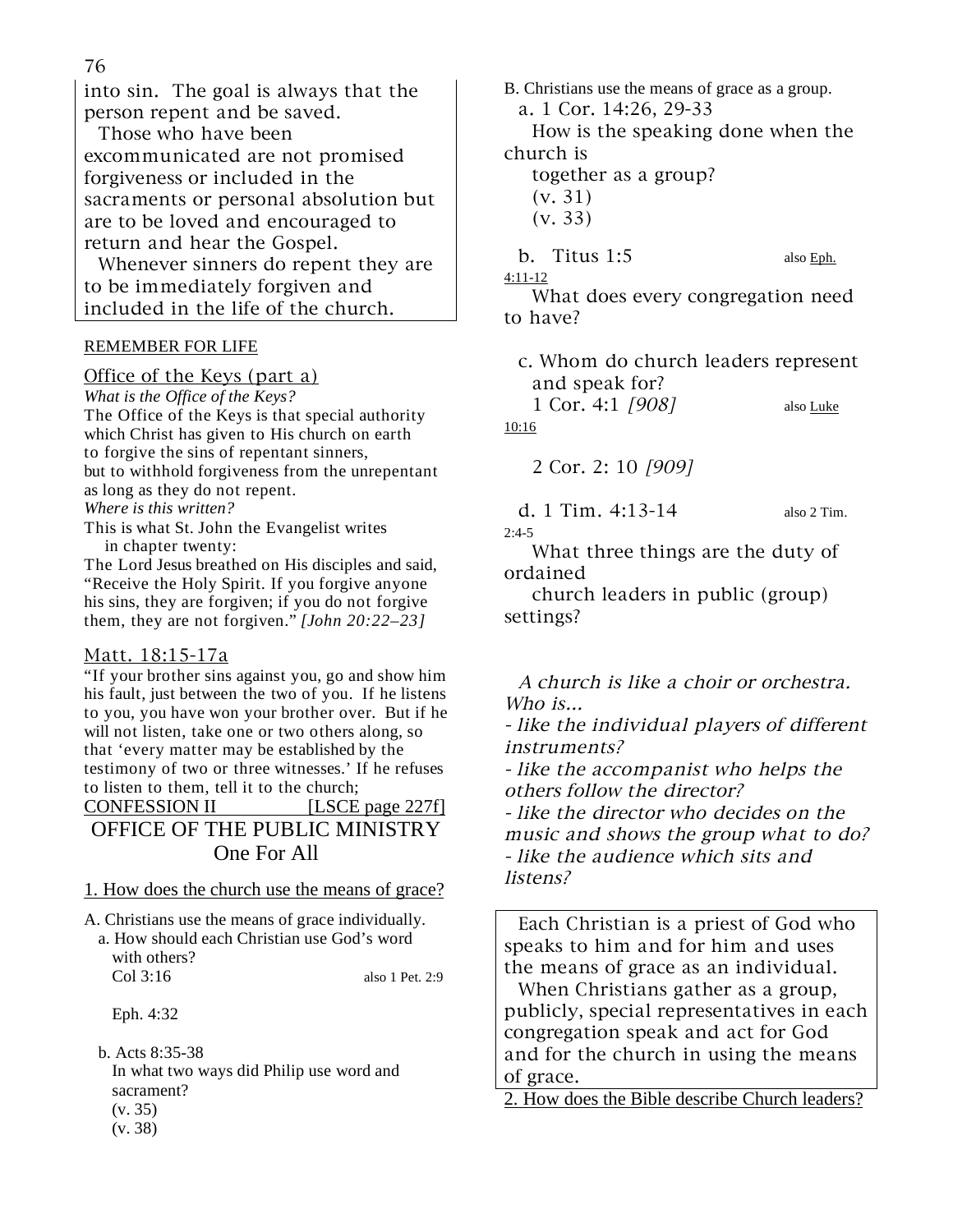In the following verses, what are the church leaders called, and what do they do? a. 1 Tim. 4:6 also 1 Cor. 4:1

 b. 1 Tim. 5:17 also Acts 16:4, Titus 1:5 c. Heb. 13:17 also 1 Tim. 3:2, 5, Titus 1:7 d. 1 Pet. 5:2-3 also Eph. 4:11

 *What things can you think of that a pastor does? Which do you think are his most important duties? Which do you think would be hardest or most enjoyable?* 

 The Bible calls congregation leaders ministers (servants) who distribute the means of grace, God's word and sacraments; elders (presbyters) who teach and train; bishops (overseers) who supervise the work; and pastors (shepherds) who lead and guide by words and example.

#### 3. How does one become a pastor?

A. Pastors are ordained through the church. a. Acts 20:28 *[907]* also Heb. 5:1, 4 Who makes people "overseers" of the church?

 b. 1 Tim. 4:14 also Titus 1:5 How did Timothy receive the gift of being a pastor?

## B. Pastors are to be trained and mature. a. 1 Tim. 3:2 also 1 Tim. 3:3-13 What are important qualities of a pastor?

 b. Titus 1:9 also Titus 1:6-8 What must a pastor have a good hold on?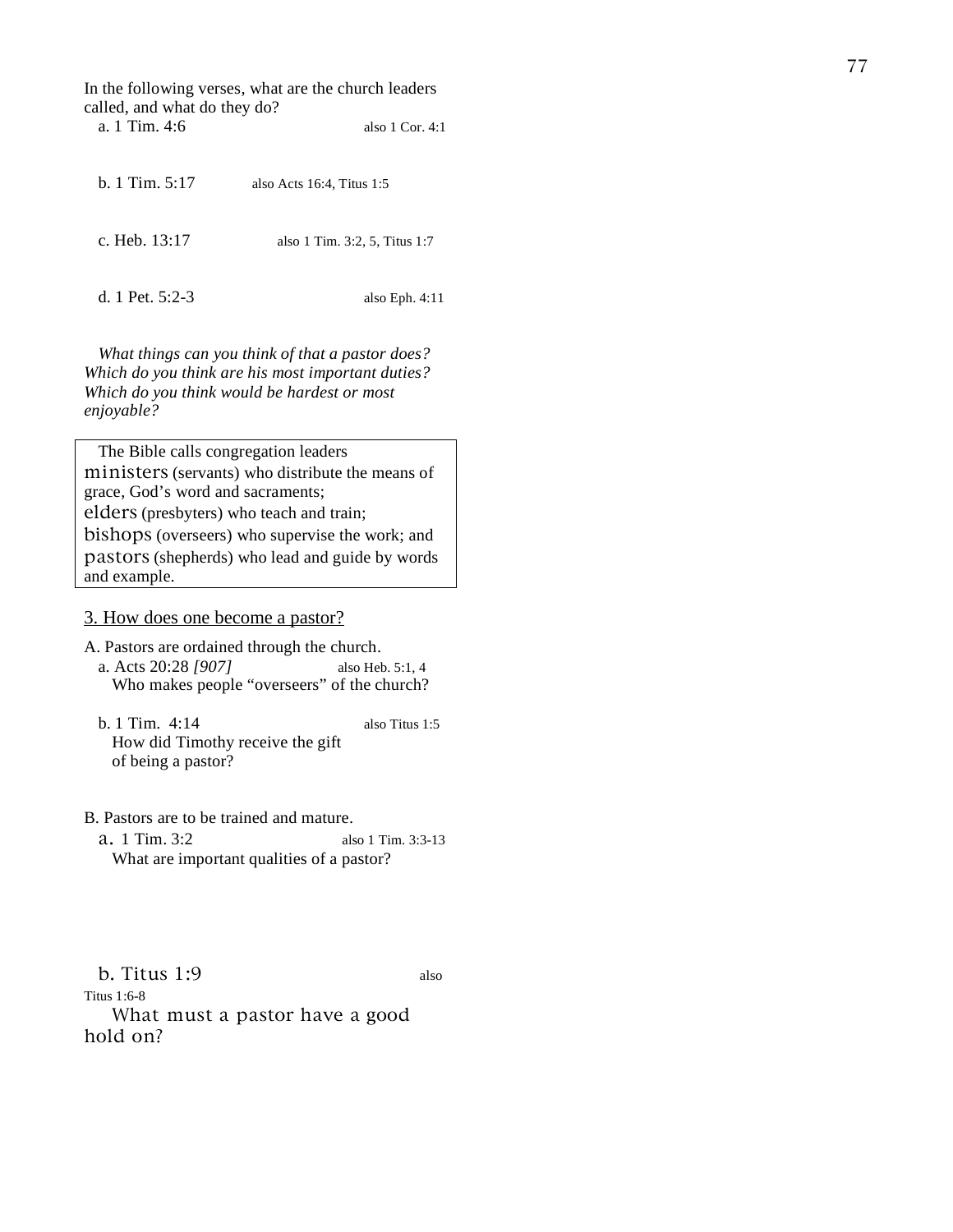78

- C. Pastors are men who speak for the church.
	- a. 1 Cor. 14:33-34 also 1 Cor. 14:35-36 Who is not to be the spokesman of the church in worship?

Where does this apply (v. 33)

 b. 1 Tim. 2:11-13 What are women not to do? (v. 12)

With whom was this first true? (v. 13)

- c. Eph. 5:22-23 also 1 Cor. 11:2-3 Who is responsible for the spiritual leadership of a family?
- d. Gal. 3:28 also Gal. 3:26-27, Eph. 4:4-8 There is no difference between people in their relationship to whom?
- e. Acts 18:26 also Acts 21:9 What will women still do as individuals?

 No pastor is the same as another and one are perfect, but if you were to help your church pick a pastor, what abilities or qualities would you consider most important for your church?

 Our church does not have women pastors or elders. What other jobs or duties in a congregation can be done by both men and women?

 The leader of a church is chosen by God who calls him through the church which places him in office when it ordains him for the Holy Ministry.

 Pastors and other church leaders must be mature and trained Christians who set good examples.

 When the congregation acts as a group only men may serve as pastor, the official spokesman of the church, because at creation God put them in a position of responsibility for women.

 Still, all Christians, both male and female have the same relationship with God and serve others with God's word as individuals.

## 4. Which positions of ministry are open to all?

A. Any mature and qualified Christian may participate in other functions often done by pastors which do not call for them to act as the spiritual authority over the adults of the congregation, as when pastors administer the means of grace as an official representative of the group.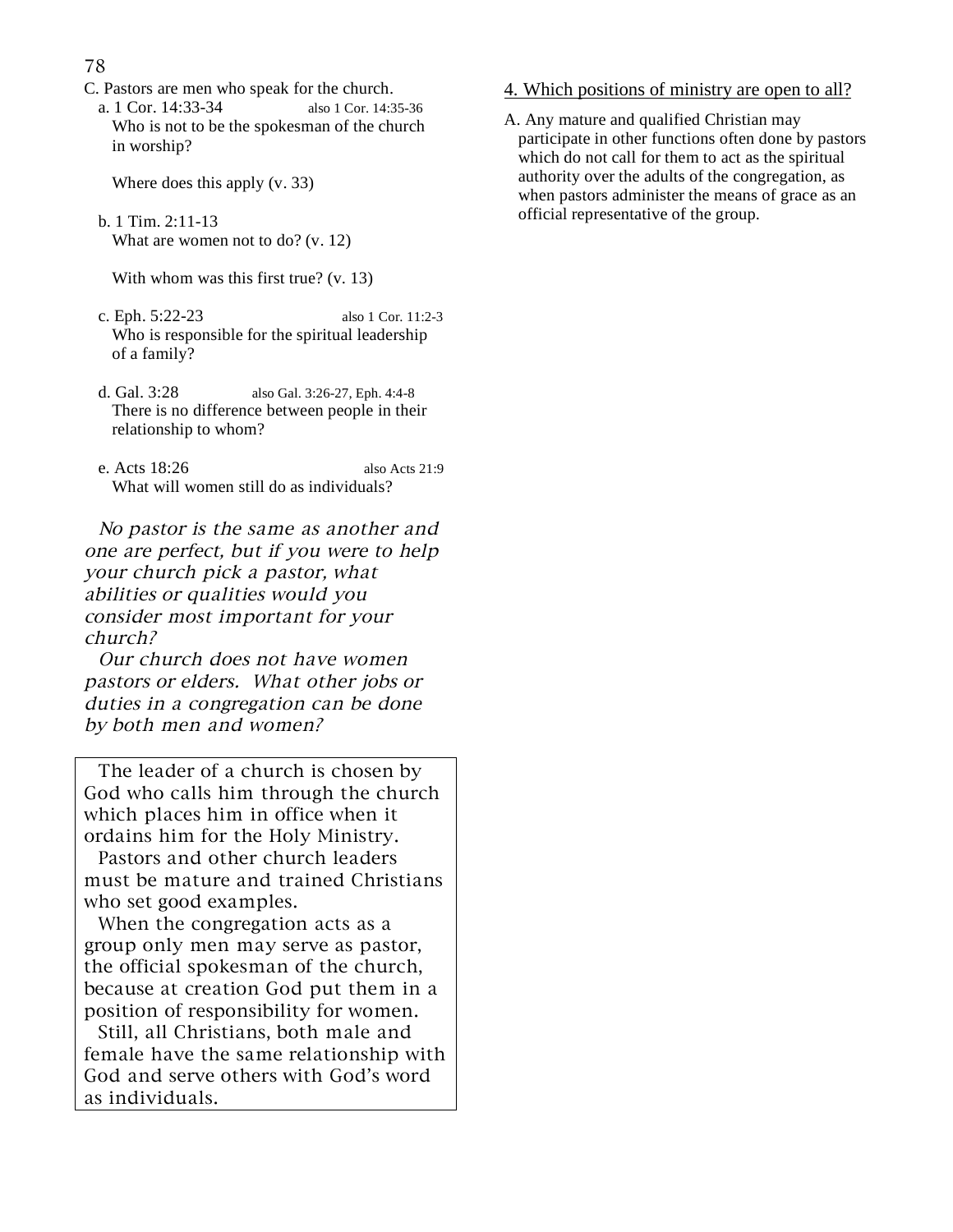- B. Professional church positions for those who are trained and commissioned ministers include:
	- a. Teacher
	- b. Director of Christian Education
	- c. Deaconess
	- d. Director of Christian Outreach
	- e. Parish Assistant
	- f. Director of Parish Music
	- g. Director of Family Life Ministry

## REMEMBER FOR LIFE

#### Office of the Keys (part b)

*What do you believe according to these words?*  I believe that when the called ministers of Christ deal with us by His divine command, in particular when they exclude openly unrepentant sinners from the Christian congregation and absolve those who repent of their sins and want to do better, this is just as valid and certain, even in heaven, as if Christ our dear Lord dealt with us Himself.

## Luke 10:16

He who listens to you listens to me; he who rejects you rejects me; but he who rejects me rejects him who sent me.

## Ephesians 4:11-12

It was he who gave some to be apostles, some to be prophets, some to be evangelists,

and some to be pastors and teachers, to prepare God's people for works of service,

so that the body of Christ may be built up.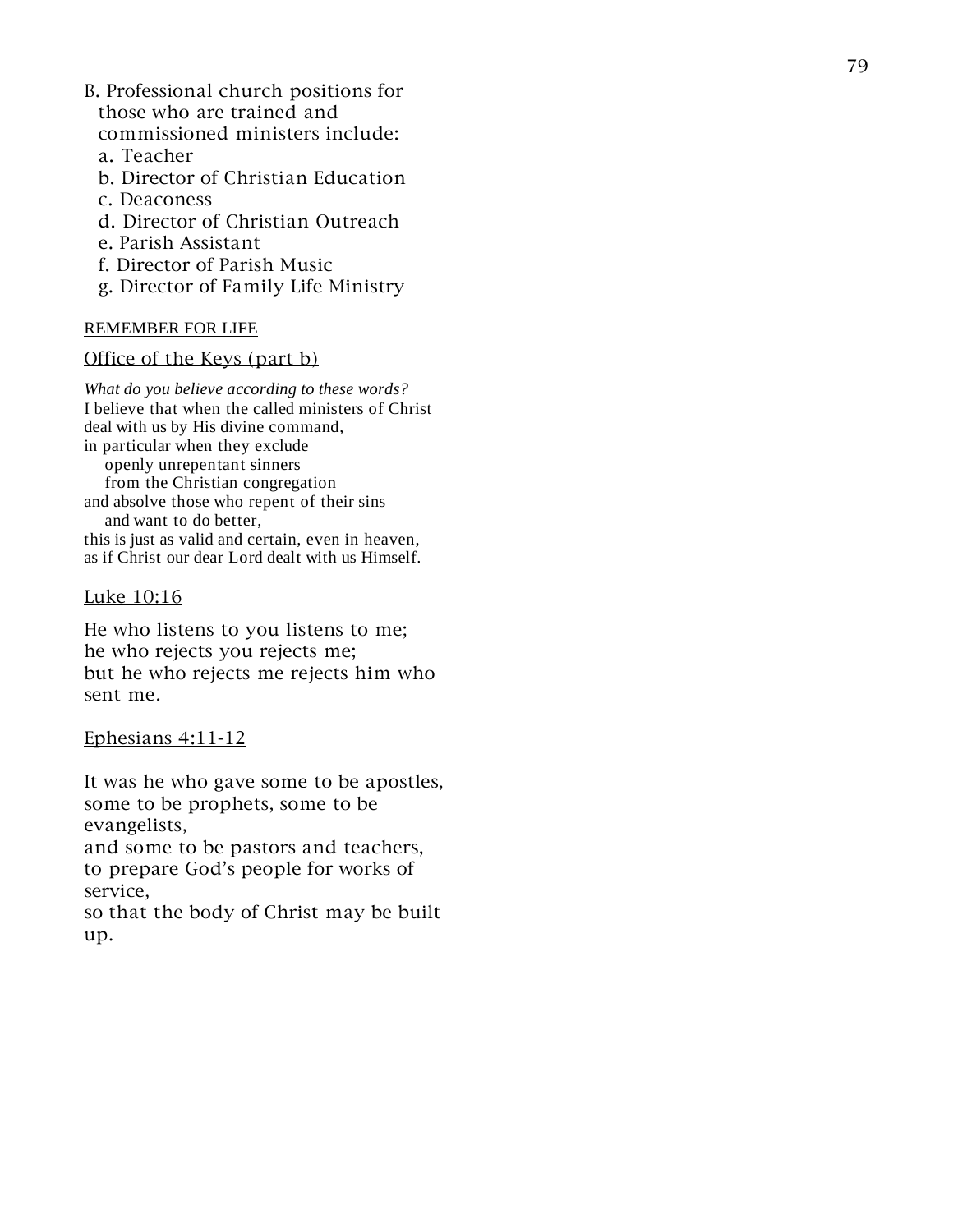## CONFESSION III page 217f CONFESSION & ABSOLUTION Forgiveness is For Getting

1. Why do we need forgiveness?

- A. We are sinful by nature. a. Psal. 51:5 also Gen. 5:3, 8:21 When does our sinfulness start?
	- b. Eph. 2:3 What is our original nature like?
- B. We do sinful acts.
- a. Matt. 15:19 also Matt. 7:17-18, Jas. 1:15
- What comes from naturally sinful hearts?

 b. Rom. 3:23 also 2 Chr. 6:36, Psal. 14:3, Eccl. 7:20, What does everyone do? Rom. 3:12

 c. James 2:10 How sinful are we?

 d. James 4:17 What also is sin?

 Here is the confession of sins found on page 158 of the hymnal, except that several phrases have been changed. Mark out those phrases that are wrong and remember what we truthfully say instead.

 Most merciful God, we confess that we are really good by nature but have made some mistakes. We have sinned against you in some words and deeds, by what we have done wrong without trying to. But we have loved you a lot and have loved our neighbors as much as they love us. We justly deserve to be given another chance. For the sake of our good intentions, have mercy on us. Forgive us, excuse us and leave us alone, so that we may delight in doing our will and live in our own way to the glory of your holy name. Amen.

 We need forgiveness because, as descendants of Adam we have all inherited a sinful nature which makes us guilty from our start. (original sin) As a result of our sinful nature, we have all become guilty of sinful actions (actual sin) by doing what we should not (sins of commission) and not doing what we should (sins of omission).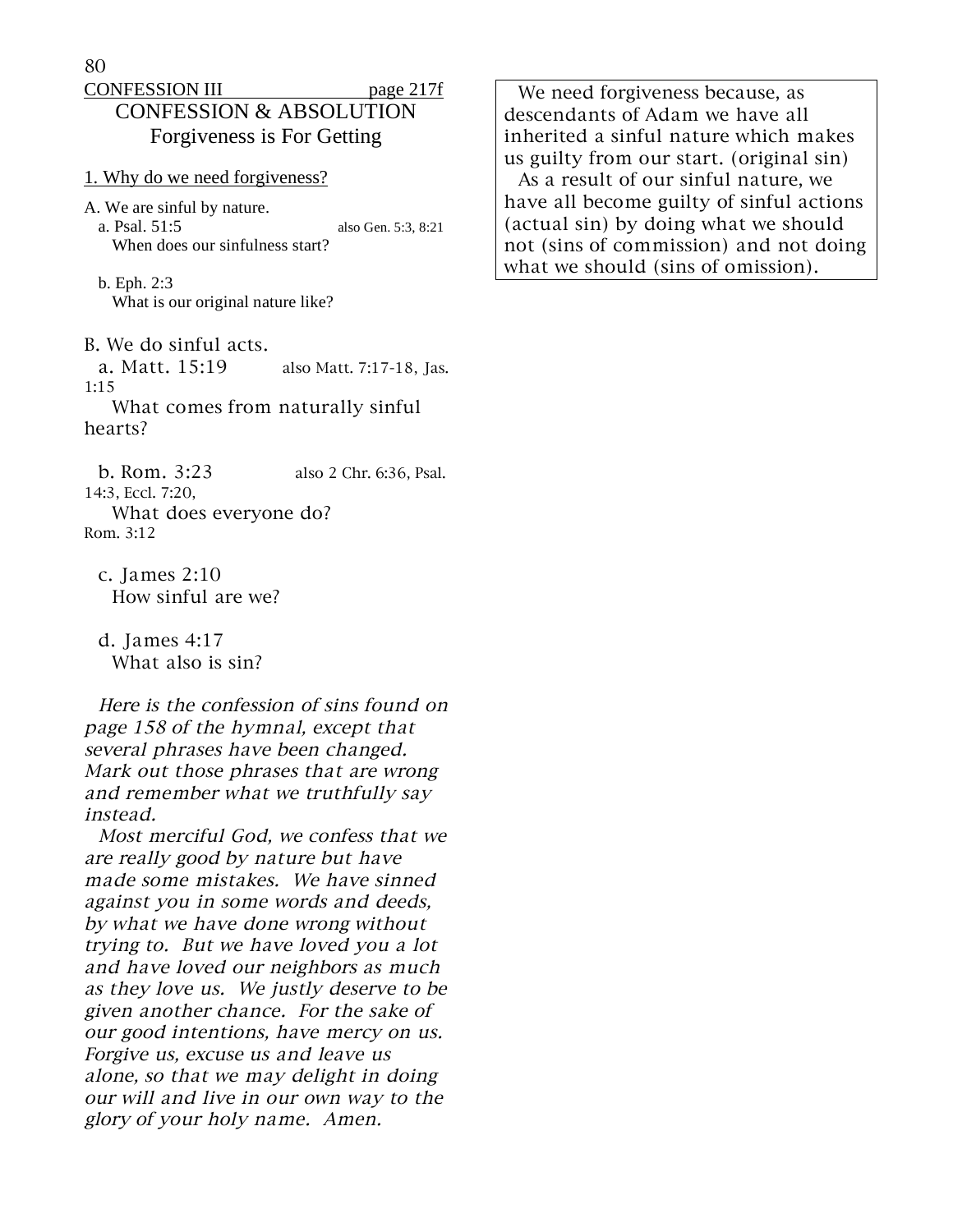2. What should we do when we know our sin?

A. We are made aware of our sin. a. Rom. 2:14-15 What tells us we sin against God's law? (v. 15)

b. Rom. 3:20 also

Rom. 7:7 What also shows us our sin?

B. We need to repent. a. Psal. 51:3-4 [875] What must we admit is true.

b. Psal.  $32:3, 5 [874]$  also 1 Jn. 1:8-9

 What must we do about our sin? (v. 5)

 c. Prov. 28:13 also Heb. 10:26-27, 29, 1 John 3:6, 9

 What goes along with sincere confession?

 In the catechism, Luther suggests that we think about which sins we should confess in this way:

 "Consider your place in life according to the Ten Commandments: Are you a father, mother, son, daughter, husband, wife or worker? Have you been disobedient, unfaithful, or lazy? Have you been hot-tempered, rude, or quarrelsome? Have you hurt someone by your words or deeds? Have you stolen, been negligent, wasted anything, or done any harm?"

 What are some thoughts, words or actions you have done wrong that these words or the Ten Commandments make you think of?

 What are some things these words or the Ten Commandments make you think of which you should have done but have not?

 We learn of our sins and our need for forgiveness from our conscience (natural knowledge) and from God's law (revealed knowledge).

 When we see our sinfulness we must confess our sins, that is agree that we are sinful, and want to stop sinning.

## 3. How do we need to confess?

- A. We confess to God. a. Luke 18:13-14 also Psal. 51:4-5 What must we confess, and to whom? (v. 13)
	- b. 1 John 1:8-9 *[878]* also Psal 32:2, 5; 103:12, What will God then do? Luke 18:14
	- c. Psal. 19:12 *[876]* also Prov. 16:2 What must we also ask God to forgive?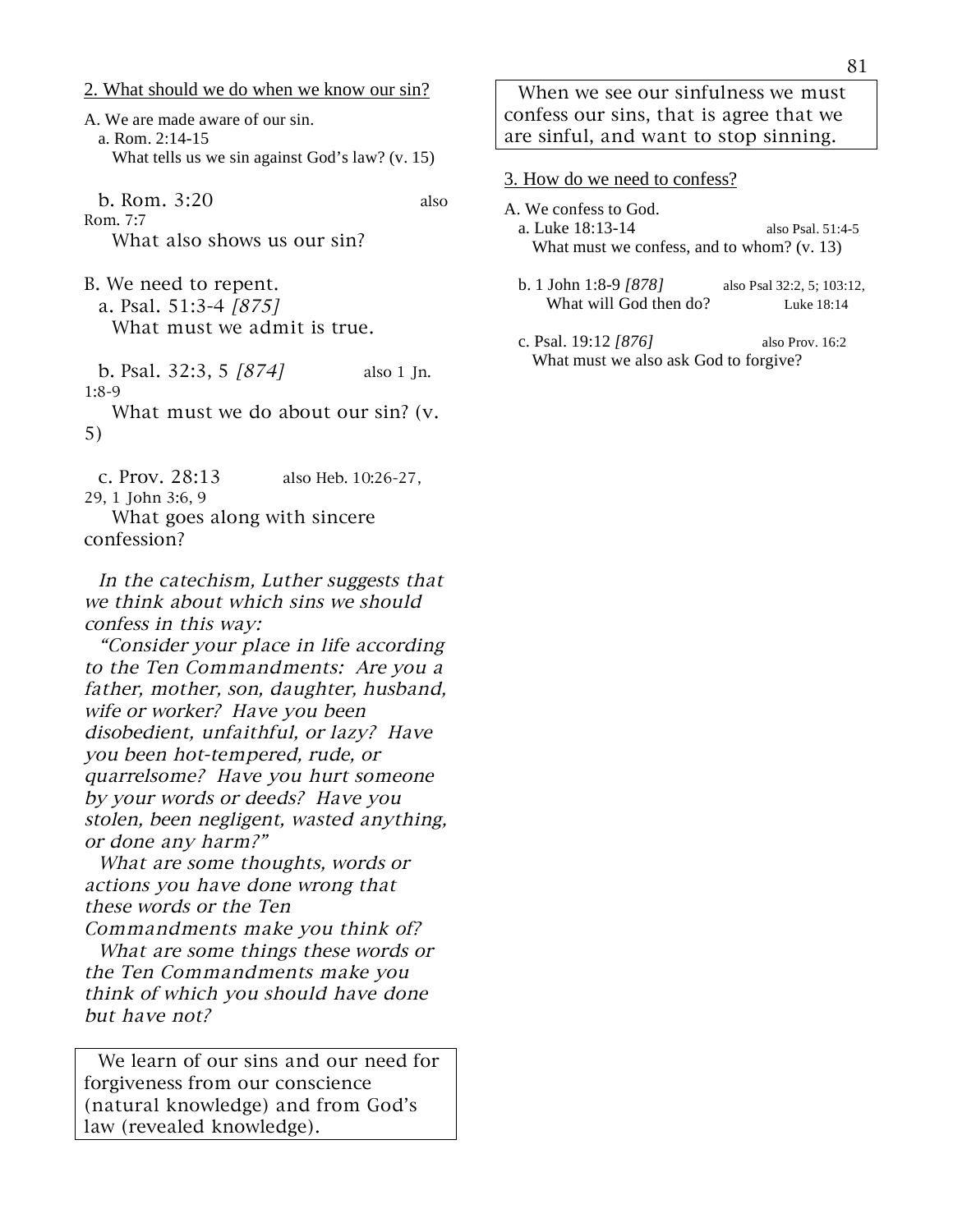- 82
- B. We confess to other people.
	- a. James 5:16 *[882]*

To whom else should we confess?

What can they do for us?

- b. Matt 5:23-24 *[880]* also Luke 15:21 What should we ask others to forgive?
- c. Luke 17:3-4 also Lev. 19:17-18, 1 Cor. 13:5, What must we do for others Eph. 4:31-32 who repent?
- C. We confess to the pastor.
	- a. 2 Sam. 12:13 also Acts 5:3-4 What should we confess to our pastor?

What will the pastor then say?

- b. Psal. 38:4 also Psal. 38:18, 32:3, 51:3 What sins should we especially confess to our pastor?
- c. 2 Cor. 5:18-19 also Matt 18:18, Luke 10:16, Who speaks to us through the pastor? John 20:23
- d. Prov. 11:13 *[888]* also 1 Tim. 3:1-2 What will the pastor do when we tell him our sins?
- e. Psal. 51:12 also Isa 40:1-2, Matt. 9:2, 1 Thes. 2:11-12 What does assurance of forgiveness give us?

 *If you were sick, who would you go to? Would it be best to explain exactly how you feel or keep part of it secret? Would he or she try to make you get better or worse?* 

 *If you were in debt, who would you go to? Would it be best to explain exactly how much you need or keep part of it secret. Would he or she want you to have more money or less?* 

 *If you were in legal trouble, who would you go to? Would it be best to explain exactly what you are in trouble for or keep part of it secret? Would he or she try to get you in jail or free?* 

 *If you feel guilty for our sins, who would you go to? Would it be best to explain exactly what you feel guilty for or keep part of it secret? Would he try to make you feel more afraid of God or feel loved?* 

 We must confess to God all our sins, that we are completely sinful in nature and we sin in ways we do not even know. When we confess our sin to God, he removes them and fully forgives us.

 We must confess to other people sins we have done against them and they are to sincerely forgive.

 We may confess to our pastor the sins which especially bother us. When we confess to the pastor, he speaks for God in fully forgiving us (pronouncing absolution) so that we can be joyful, confident, and assured of complete forgiveness.

#### REMEMBER FOR LIFE

## **Confession**

*What is Confession?*  Confession has two parts. First, that we confess our sins, and second, that we receive absolution, that is, forgiveness, from the pastor as from God Himself, not doubting, but firmly believing that by it our sins are forgiven before God in heaven.

*What sins should we confess?*  Before God we should plead guilty of all sins, even those we are not aware of, as we do in the Lord's Prayer; but before the pastor we should confess only those sins which we know and feel in our hearts.

## Psalm 32:5

Then I acknowledged my sin to you and did not cover up my iniquity. I said, "I will confess my transgressions to the LORD" and you forgave the guilt of my sin.

#### 1 John 1:9

If we confess our sins, he is faithful and just and will forgive us our sins and purify us from all unrighteousness.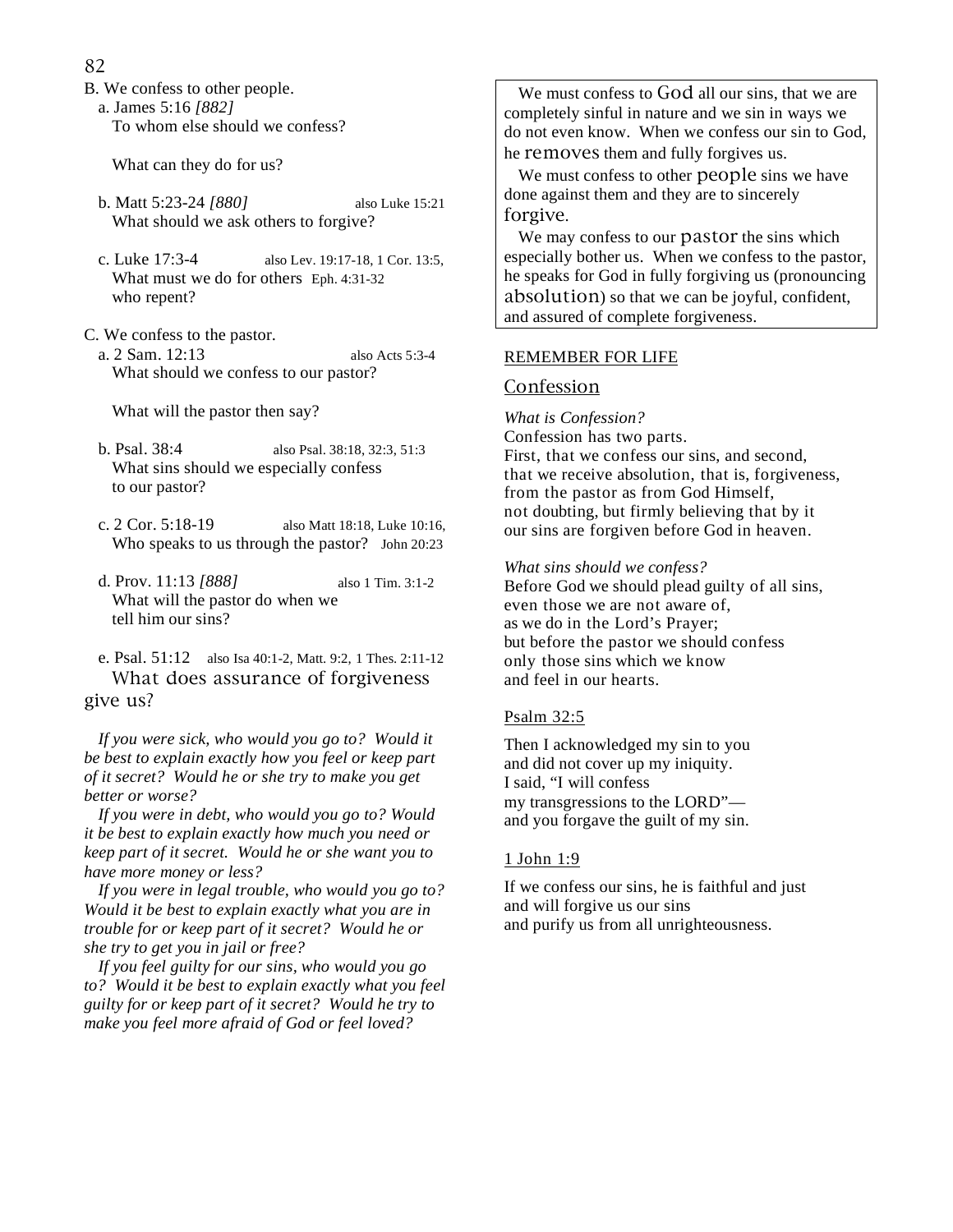# NATURE OF HOLY COMMUNION Do this in Remembrance

#### 1. What is the Sacrament of the Altar?

- A. A sacrament includes God's word and elements. a. Matt. 26:26-29 also 1 Cor. 11:21, 23-25 What material elements does Jesus use? (v. 26) (v. 29)
	- b. Matt. 26:26-27 also Luke 22:19, Mark 14:22 What does Jesus say to do? (v. 26) (v. 27)
	- c. Matt. 26:28 What Does Jesus promise with this?
- B. This sacrament is different from Baptism.
	- a. Matt 26:26 also 1 Cor. 10:21, Heb. 13:10 To whom is this sacrament offered?
	- b. Acts 2:42 *[927]* also Acts 20:7, 1 Cor. 10:16 What is this special meal also called?
	- c. Acts 2:42 *[927]* also Matt 28:19-20 What are those who break bread in this way also devoted to?

 *Does it matter if we chose to use different elements to eat and drink than what Jesus used? Does it matter if only the bread is given to those who receive the sacrament, and not the wine?* 

 The Sacrament of the Altar, also called "Breaking of Bread" has God's word of command and promise connected with material elements of bread and wine. Unlike Baptism, this sacrament is for those who already believe. For this reason it is offered to those who have been instructed and confirmed their faith.

#### 2. Why is the sacrament called Communion?

A. Jesus' body and blood unite with bread and wine. a. Mark 14:22-25 also 1 Cor. 10:16 What does Jesus say the bread is? (v. 22)

What does Jesus say is in the cup (v. 24)

- b. 1 Cor. 11:27, 29 *[934]* Who receives the body and blood of Jesus?
- c. Eph. 4:10 also Acts 1:9-10, Eph. 3:20-21 Where can Jesus be now that he is ascended?
- B. We are united with others.
	- a. Eph. 2:12-13 also Jer. 31:31-34, What were we separated from Heb. 10:19-23 that Christ's blood unites us with?
	- b. 1 Cor. 10:17 also Eph. 2:12-18 With whom are we united when we share Holy Communion together?

 *Which of these statements is most correct? a. The words of the pastor cause the bread and wine to change (transubstantiation) and become Jesus' body and blood instead, so that we should bow down to them as we would bow down to Jesus. b. The bread and wine are symbols we use to represent Jesus body and blood and remind ourselves of him.* 

*c. When the bread and wine are consecrated, Jesus' body and blood are present spiritually and are received only by those who believe it is Jesus' body and blood.* 

*d. The elements of Holy Communion are still bread and wine but at the same time Jesus' words make them to be his body and blood, in with and under the bread and wine, which is received by all who eat and drink.* 

 In Holy Communion the bread and wine are joined together with Jesus' body and blood in a 'sacramental union'. We call this 'real presence' because the bread and wine remain what they are but at the same time they are also his body and blood in with and under the bread and wine.

This means that everyone who eats and drinks the bread and wine also at the same time eats and drinks Jesus' body and blood.

 In Holy Communion, forgiven sinners are rejoined with the Holy God.

 In Holy Communion, those who eat and drink together are joined together with fellow believers.

#### 3. Why is the sacrament called Lord's Supper?

A. This is a special meal for believers.<br>a. Mark 14:12 also Exod. 12.

- also Exod. 12, Matt 26:17-18, What special occasion were Jesus Luke 22:7-16 and his disciples celebrating?
- b. 1 Cor. 5:7 also John 1:29 What is Jesus like for us?
- c. 1 Cor. 11:23 also Luke 22:20-21 When did Jesus celebrate this meal?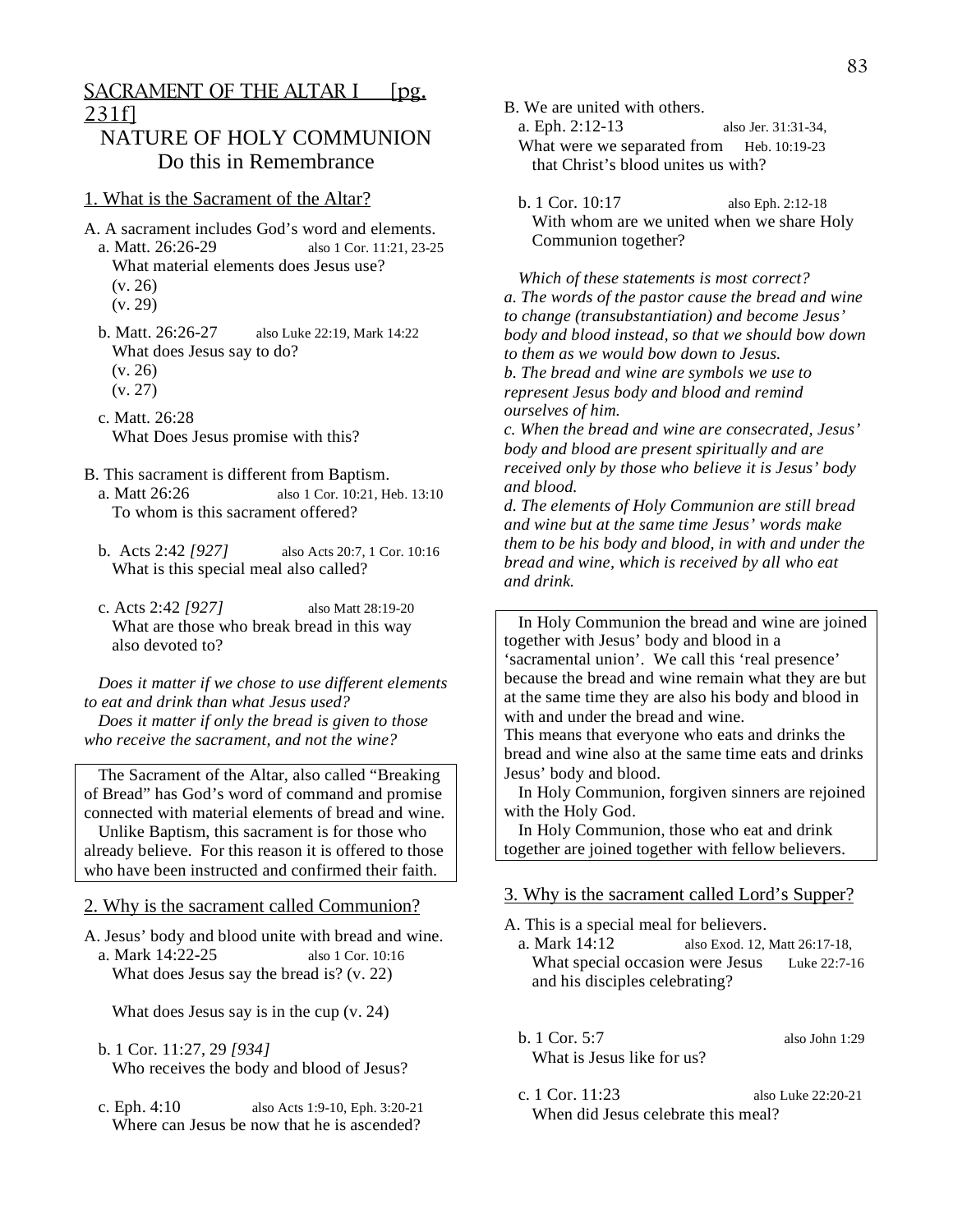- B. Jesus gives us himself.
	- a. 1 Cor. 11:23-24 *[929]* also 1 Cor. 11:25-26 Who gives what we receive in this meal?

Whose words are always spoken in this meal?

- b. Matt 26:26-28 also Mark 14:22-23 What does Jesus say to do with his body and blood?
- c. 1 Cor. 11:24 *[929]* also Luke 22:19, Gal. 3:15 What must we always do in this meal?

 *In the Passover, each family sacrificed a lamb, without breaking any bones, and put the blood on their doorway so that death skipped over them in Egypt and they were freed from slavery. They ate this lamb by scooping up the meat in unleavened bread, and drank cups of wine to celebrate what God was doing for them. They repeated this meal regularly to remember what God had done. How is the Lord's Supper similar?* 

 *The Old Testament, or Old Covenant, emphasized the sacrifices and other things the people had to do to have forgiveness. How is Jesus' new covenant, the new testament in his blood, similar and how is it different?* 

 The Lord's Supper is a special meal established by Jesus on the night he was betrayed, taking the place of the Old Testament Passover meal, with Jesus himself as the sacrificed lamb.

 In the Lord's Supper Jesus himself gives us today his body and blood by means of his own words which are spoken (not by a pastor's power). He intends us to do just what he did in his meal with his disciples.

 The Lord's Supper is given for us to eat and drink. The bread and wine are received by mouth in a natural way. The body and blood are received by mouth in a supernatural way.

## 4. Why is the sacrament called Eucharist?

A. Eucharist is giving thanks.

 a. Matt 26:26 *[928]* also Mk. 14:22-23, 1 Co. 10:16 What did Jesus do first when he took the bread?

b. 1 Cor. 11:26 [942]

 What do we thankfully proclaim by celebrating this meal?

B. We remember what Jesus has completed.

 a. 1 Cor. 11:24 [929] also Luke 22:19 What is it that reminds us of Jesus' death?

b. Heb. 10:14, 18 [940, 941] also John 19:30; What never has to Heb. 9:25-28, 10:10, 12 happen again now?

 Roman Catholics teach that each time a priest consecrates this sacrament Jesus is resacrificed to provide more forgiveness for the person for whom the "Mass" is said. What errors are part of this teaching?

 "Eucharist" means thanksgiving. As Jesus gave thanks in giving this meal, we, in receiving it, give thanks for his death, which gives us forgiveness. This is an act of worship in which celebrate what God has done as we proclaim and are reminded of Jesus death for us as the final sacrifice, which he has completed once and for all.

## REMEMBER FOR LIFE

*1 Cor. 10:16* 

Is not the cup of thanksgiving for which we give thanks a participation in the blood of Christ? And is not the bread that we break a participation in the body of Christ?

## *Nature of the Sacrament of the Altar*

*What is the Sacrament of the Altar?*  It is the true body and blood of our Lord Jesus Christ under the bread and wine, instituted by Christ Himself for us Christians to eat and to drink.

*Where is this written?* 

The holy Evangelists Matthew, Mark, Luke, and St. Paul write: Our Lord Jesus Christ, on the night when He was betrayed, took bread, and when He had given thanks, He broke it and gave it to the disciples and said: "Take, eat; this is My body, which is given for you. This do in remembrance of Me."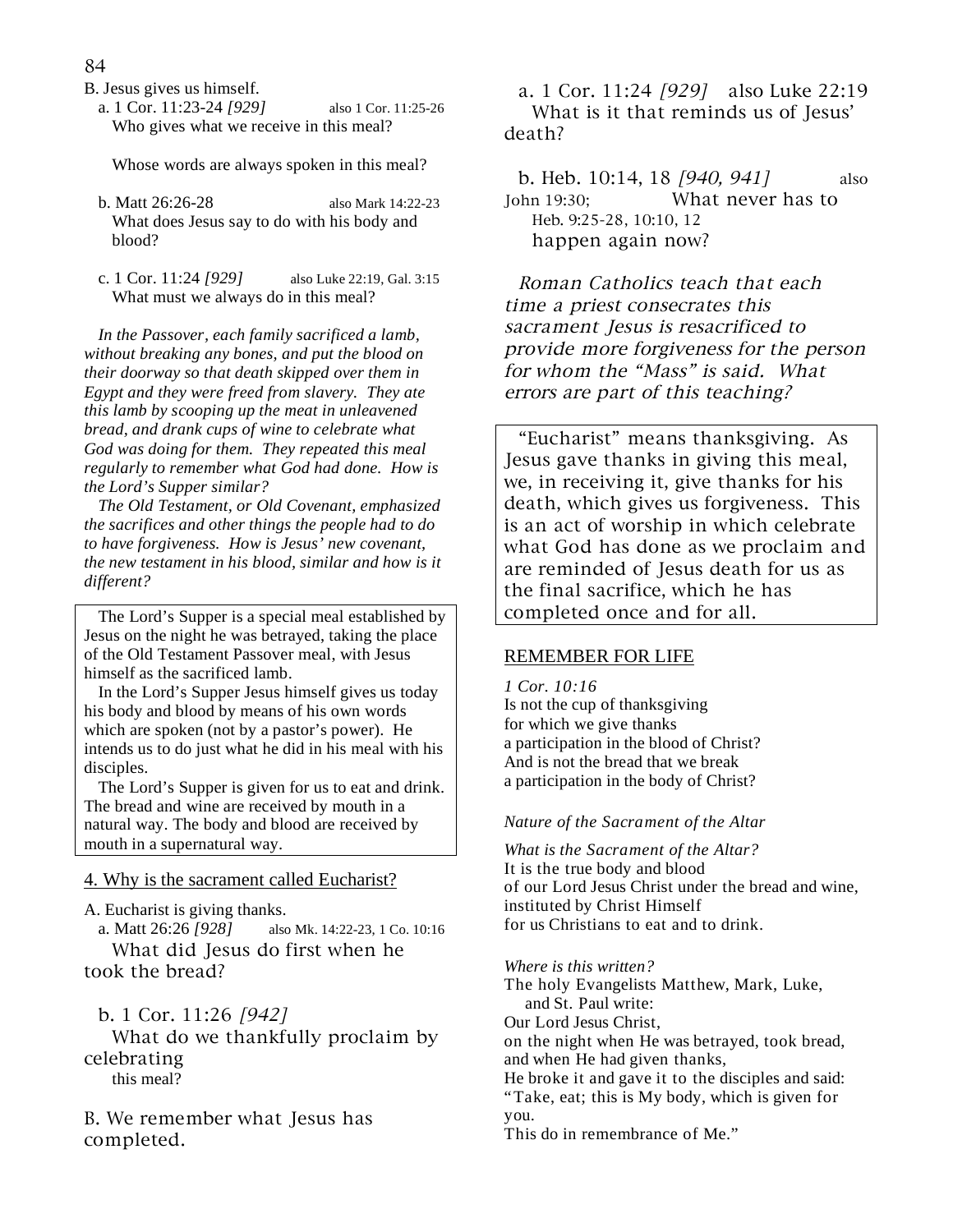In the same way also He took the cup after supper, and when He had given thanks, He gave it to them, saying, "Drink of it, all of you; this cup is the new testament in My blood, which is shed for you for the forgiveness of sins. This do, as often as you drink it, in remembrance of Me."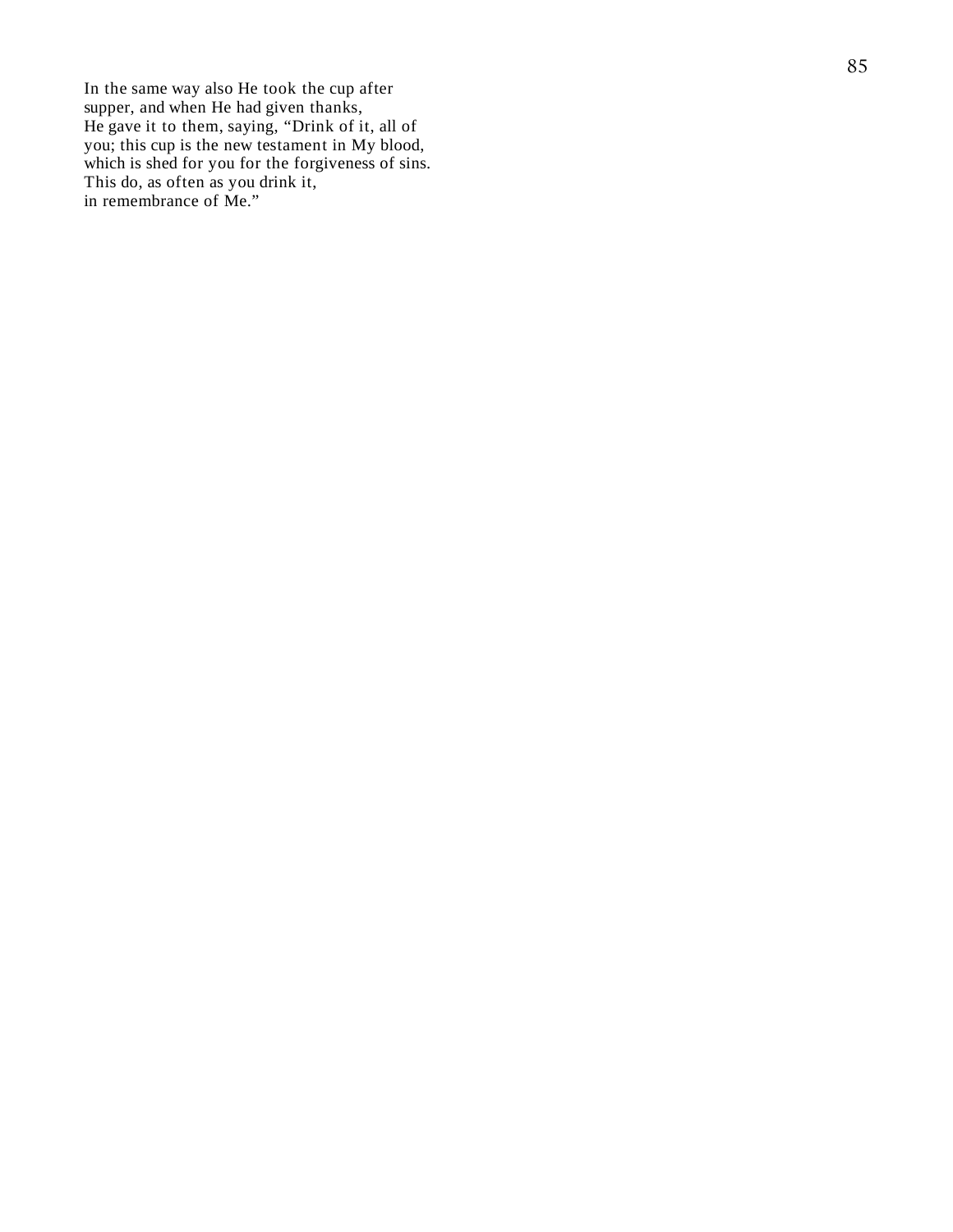# SACRAMENT OF THE ALTAR II [pg. 237f] BENEFIT & POWER OF COMMUNION For the Forgiveness of Sins

## 1. What does receiving this sacrament do for us?

A. We are given evidence of Jesus' death. a. John 19:33-35

What truth do we need to know and believe?

 b. 1 Cor. 11:26 *[954]* also Matt 26:38, What are the elements Luke 22:19-20 of this sacrament showing and telling about?

B. We are individually given God's promise.

| a. Matt 26:28 [945]    | also Rom. 4:25, Eph. 1:7,   |
|------------------------|-----------------------------|
| What does Jesus say    | Col. 1:22, 1 Pet. 11:18-19, |
| his blood does for us? | $1$ John $1:7$              |

 b. Matt 26:26-27 also Luke 22:19-20, Who receives this sacrament? 1 Cor. 11:24

 *In a courtroom trial, who's words show the jury what to believe? Would evidence, such as the weapon used or a picture of the damage make these words more convincing? What tells the jury know that the evidence is real?* 

 *What do the witnesses, such as John, tell us Jesus did? What evidence does this sacrament give us to help us believe this? Who's words cause us to we recognize and believe this evidence is real?* 

 The actual body and blood of Jesus received in this sacrament are evidence to assure and remind us that Jesus has truly died.

 The word of God in this sacrament offers, gives and guarantees the forgiveness won for us by Jesus' shedding his blood in death. These words are the main thing in the sacrament.

 The individual receiving of this sacrament gives personal assurance of this forgiveness.

## 2. How do we benefit spiritually from what God gives?

A. Spiritual blessings are received through faith. a. Luke 1:45 [955] also

Luke 11:27-28,

Who receives God's blessing?  $1$ Cor. 10:3-5

 b. Rom. 1:17 also Rom. 3:22, 28; 4:20-21; 5:1-2

How is God's righteousness received?

B. We must believe what God says. a. 1 Cor. 11:29 What happens if those who eat and drink do not believe it is Jesus' body?

 b. Heb. 4:2 also 1 Thess. 2:13 What happens if those who hear the gospel message do not have faith?

 *If you were served a good meal, through what would you enjoy the nutrition of it? Through what would you enjoy the good flavor of it? Through what would you enjoy the appetizing appearance of it? Through what would you enjoy the aroma of it?* 

 *When you take Holy Communion, through what do you receive the bread and wine? Through what do you receive the body and blood? Through what do you receive the forgiveness?* 

 The spiritual benefits of this sacrament are received only through faith in the real presence of Jesus' body and blood and in the promise of God that we are forgiven.

#### 3. What benefits are received through faith?

A. Forgiveness saves life.

- a. Acts 13:38-39 also 1 John 1:9 What does Jesus promise that is received through faith?
- b. Rom. 6:22-23 also John 3:16; 4:9; 5:24; What is the result  $\mu$  Rom. 6:8-9; 8:10; of being free from sin? 1 Pet. 2:24
- B. God's love changes our lives. a. 2 Cor. 5:15 What does Jesus death make us want to do?
	- b. 1 John 4:19 also 1 John 4:7-11 What does Jesus love make us do?

C. Through faith we grow stronger.

- a. Rom. 4:20 also Mark 9:24 What is strengthened when we believe God's promises?
- b. Gal. 2:20 also 2 Cor. 5:15, 1 John 3:5-6, 9 What does faith make us able to do?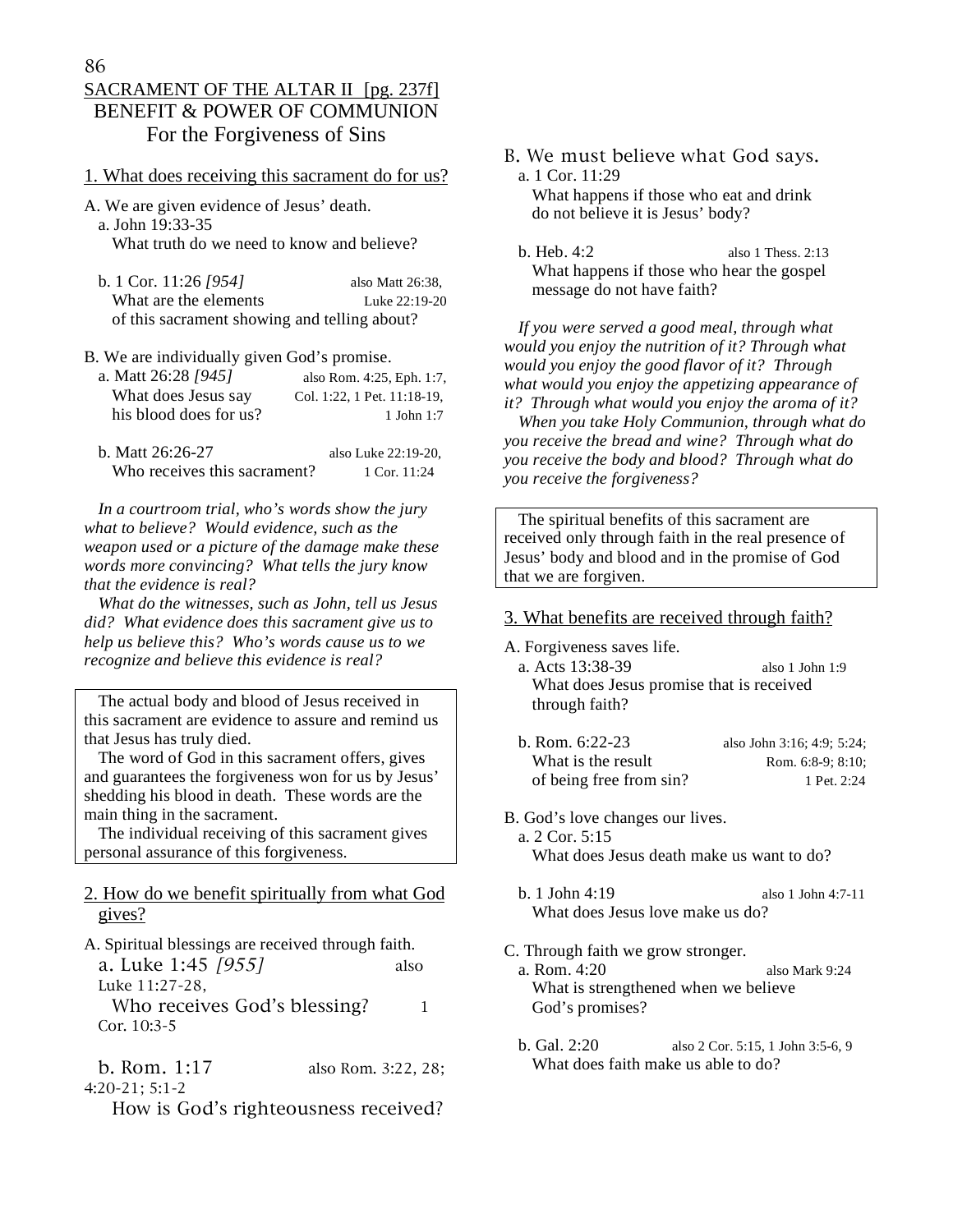*What could eating a good meal do for you if you…* 

- *are a small, young child?*
- *are doing weight lifting?*
- *are thinking about hard problems?*
- *are feeling worn out?*
- are a newborn baby?

- are sick with a stomach problem?  *What could taking communion do for you if you…* 

- *feel guilty about your sin?*
- wonder if God really loves you?

*- have a hard time resisting temptation?* 

- *want to be more loving and kind?*
- *are afraid of suffering or death?*
- *don't understand what it is?*
- *doubt that what the Bible says is true?*
- *don't want to give up sinning?*

 Through faith in God's word we receive the forgiveness which His word promises.

 Through forgiveness we receive spiritual life and everlasting salvation.

 Assurance of forgiveness increases our love for God and desire to live for him.

 When we believe what God is doing for us, faith itself is strengthened and strengthened faith makes us able to serve and obey God better.

#### 4. Why should we receive this Sacrament often?

- A. We have Christ's command and promise.
	- a. 1 Cor. 11:25 also Acts 2:42 What does Jesus expect us to keep doing?
	- b. Matt 26:28 *[ 945]* also Matt 11:28 What does Jesus say this is good for?

#### B. We need what God offers.

- a. We need help for what troubles within us? 1 John 1:8-9
	- Rom. 7:18 also John 15:5, Gal. 5:19-21
- b. We need help for what troubles from outside? John 16:33

1 Pet 5:8 also Eph. 6:12

 At what times of the day do you eat? Why?

Who prepares the meal? Who calls you to eat?

What would happen if you didn't eat at that time?

What would happen if you didn't eat?

 At what times is Communion available in your church? How often to people you know commune? Who offers this meal? Who invites you to it?

What would happen if you didn't take it?

 Christians receive the Lord's Supper often because Christ invites and commands us to receive it, promising forgiveness and strength through it, and because we constantly need the forgiveness and spiritual strength God gives us in it.

#### REMEMBER FOR LIFE

*What is the benefit of this eating and drinking?*  These words, "Given and shed for you for the forgiveness of sins," show us that in the Sacrament forgiveness of sins, life, and salvation are given us through these words. For where there is forgiveness of sins, there is also life and salvation.

#### *How can bodily eating and drinking do such great things?*

Certainly not just eating and drinking do these things, but the words written here: "Given and shed for you for the forgiveness of sins." These words, along with the bodily eating and drinking, are the main thing in the Sacrament. Whoever believes these words has exactly what they say: "forgiveness of sins."

## *2 Cor. 5:15*

And he died for all, that those who live should no longer live for themselves but for him who died for them and was raised again.

#### *1 Cor. 11:26*

For whenever you eat this bread and drink this cup, you proclaim the Lord's death until he comes.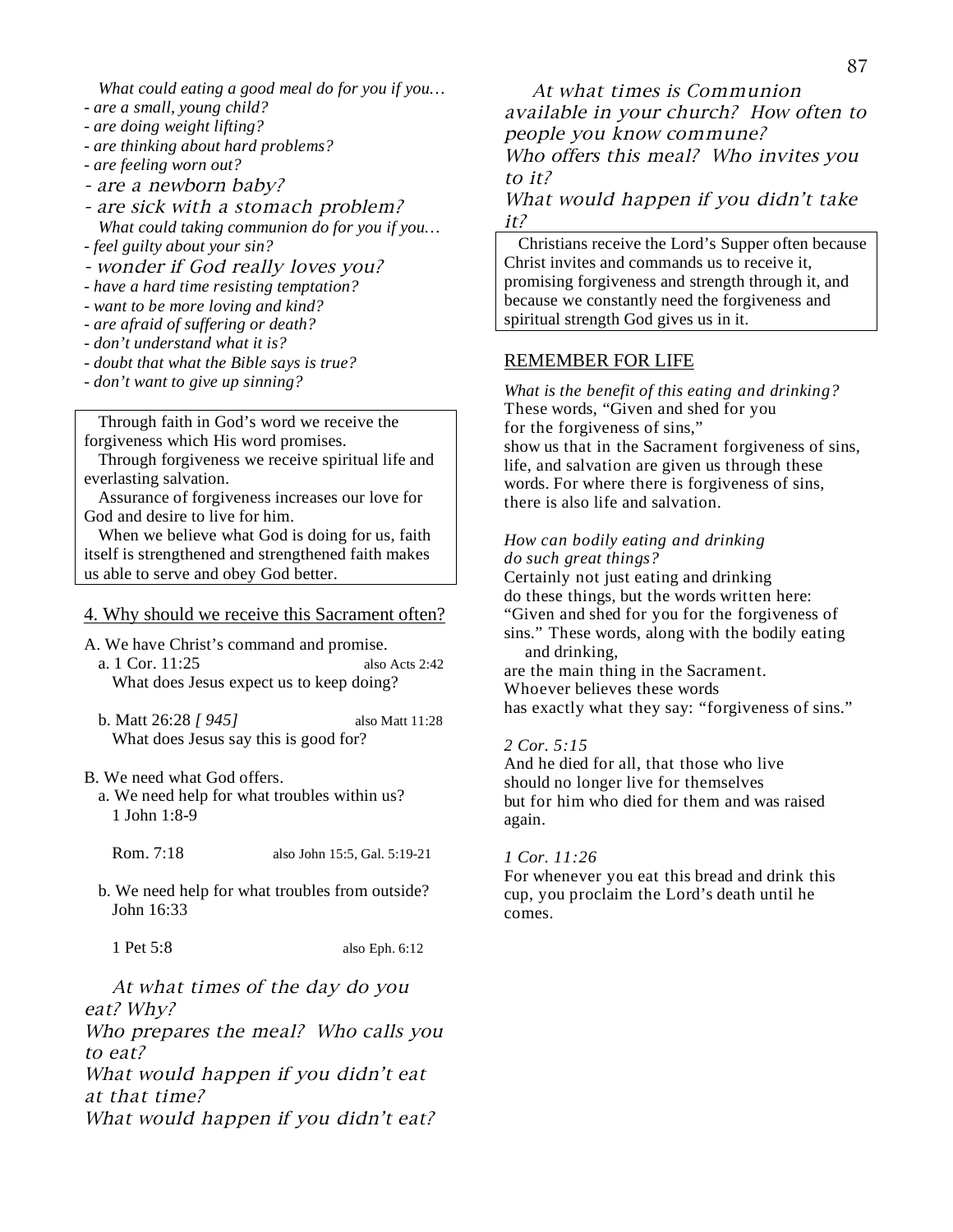# SACRAMENT OF THE ALTAR III [pg. 241f] RECEPTION OF COMMUNION Given for You

## 1. What is necessary for rightly receiving Holy Communion?

A. This sacrament must be received the right way. a. 1 Cor. 11:27-29

 What should we do before taking Communion? (v. 28)

 What could happen if we didn't do it rightly? (v. 27) (v. 29)

- b. 2 Cor. 13:5 *[962]* also Heb. 4:2 What are we looking to see in this examination?
- B. Right reception requires faith.
	- a. 1 John 1:8-10 also Ps. 38:18, 1 Cor. 7:10-11 What must we believe about ourselves in order to be forgiven?
	- b. Heb. 10:26-27 also Heb. 10:29, 1 John 3:6, 9 What must we sincerely want in order to be forgiven?
	- c. 1 John 5:10-11 also Matt. 26:28, John 3:16-18, What must we believe Rom 14:23, James 1:6-7 about God to be forgiven? (v. 11)
	- d. 1 Cor. 11:24 & 29 also Luke 22:19-20, Heb. 10:29 What must we believe about this sacrament in order to be forgiven?
	- e. Mark 9:24 also Is. 42:3, John 6:27, Heb. 4:16 What should we do if our faith is weak?
- C. Deserving God's blessings is unnecessary.
	- a. Philip. 3:12 also Gal. 2:16,Rom. 3:22-24 What can we not expect already?
	- b. 1 Tim. 4:8 *[958]* also Joel 2:12, Jonah 3:5, What may be helpful Matt. 6:16-18; 9:14 but not required?

 *When you take medicine for a sickness, it may have side effects. Strong medicine is available only by prescription after a person has been examined to determine that the medicine will help them and not hurt them.* 

 *Holy Communion is strong medicine. What is it intended to cure? What is looked for in the examination? What negative side effect could occur without this? What church ceremony is like getting a prescription?* 

 Before receiving Holy Communion, we should first examine ourselves to see that we will receive it in a way that will benefit instead of in an unworthy way that would harm us.

 Receiving Holy Communion in a beneficial way requires faith that…

- we are indeed sinners – along with the sincere desire to be forgiven and stop sinning.

- God will forgive all our sins because of Jesus death for us.

- Jesus' real body and blood are present in the sacrament.

 Those with weak faith should not avoid Holy Communion but receive it so their faith grows stronger.

 Because there is nothing we can do to deserve God's blessings, we are not required, before receiving Communion, to be perfectly without fault or make physical preparations such as fasting.

## 2. With whom can we not share Communion?

A. Communion is not for those who will not benefit. a. 1 Cor. 11:28-29 also 2 Cor. 13:5, Heb. 10:29, Should a person be given 1 John 5:10 Holy Communion if they don't believe what it really is or if they are not able to examine themselves?

- b. 1 Cor. 5:11, 13 *[966]* also Matt 18:15-17, Acts 3:19, What must we not do 1 John 3:6, 9 with those who refuse to give up sinning? (v. 11) (v. 13)
- c. Matt. 6:15 *[968]* also Matt 5:23-24, Mark 11:25 Who will not receive forgiveness from Holy Communion?

B. Do not commune with those of different faiths. a. 1 Cor. 10:17 *[970]* also 2 Cor. 6:14 What does it mean when we share Holy Communion together with others?

- b. 1 Cor. 1:10 also Acts 2:42, 1 John 4:1 What is important for real unity in the church?
- c. 1 Cor. 11:17-19 What happens when we join with others in the church in spite of divisions? (v. 17)
- d. Rom. 16:17 *[972]* What must we do when others have false beliefs and teachings?